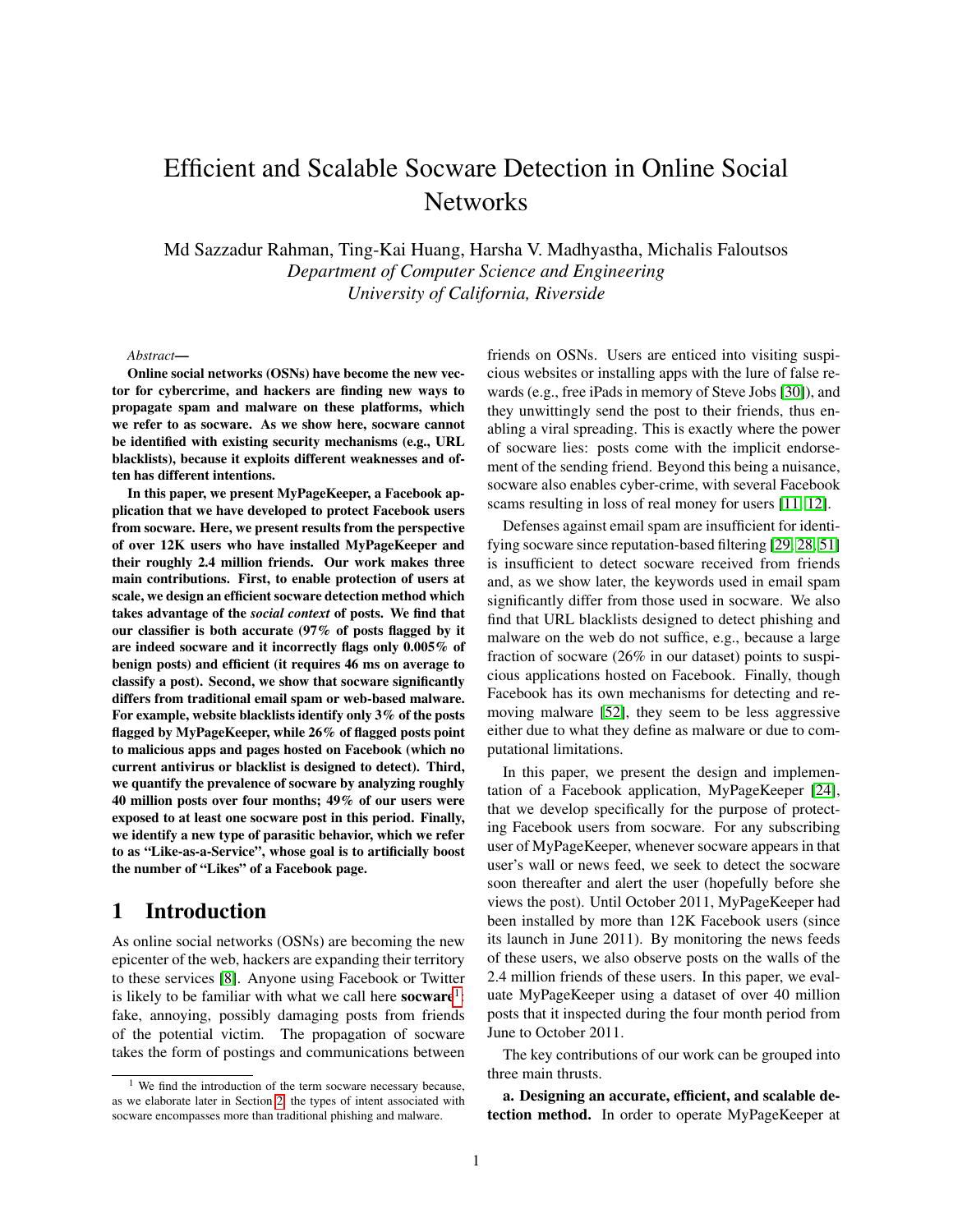scale, but at low cost, the distinguishing characteristic of our approach is our strident focus on efficiency. Prior solutions for detecting spam and malware on OSNs (which we describe in detail later) rely on information obtained either by crawling the URLs included in posts or by performing DNS resolution on these URLs. In contrast, our socware classifier relies solely on the *social context* associated with each post (e.g., the number of walls and news feeds in which posts with the same embedded URL are observed, and the similarity of text descriptions across these posts). Note that this approach means that we do not even resolve shortened URLs (e.g., using services like bit.ly) into the full URLs that they represent. This approach maximizes the rate at which we can classify posts, thus reducing the cost of resources required to support a given population of users.

We employ a Machine Learning classification module using Support Vector Machines on a carefully selected set of such features that are readily available from the observed posts. 97% of posts flagged by our classifier are indeed socware and it incorrectly flags only 0.005% of benign posts. Furthermore, it requires an average of only 46 ms to classify a post.

b. Socware is a new kind of malware. We show that socware is significantly different than traditional email spam or web-based malware. First, URL blacklists cannot detect socware effectively. These blacklists identify only 3% of the malicious posts that MyPageKeeper flags. The inability of website blacklists to identify socware is partly due to the fact that a significant fraction of socware is hosted on popular blogging domains such as blogspot.com and on Facebook itself. Specifically, 26% of the flagged posts point to Facebook apps or pages. Moreover, we also observe a low overlap between the keywords associated with email based spam and those we find in socware.

c. Quantifying socware: prevalence and intention. We find that 49% of our users were exposed to at least one socware post in four months. We also identify a new type of parasitic behavior, which we refer to as "Like-asa-Service". Its goal is to artificially boost the number of "Likes" of a Facebook page. With the lure of games and rewards, several Facebook apps push users to *Like* the Facebook pages of say a store or a product, thus artificially inflating their reputation on Facebook. This further confirms the difference between socware and other forms of malware propagation.

# <span id="page-1-0"></span>2 Socware on Facebook

In this section, we provide relevant background about Facebook, and we describe typical characteristics of socware found on Facebook.

### 2.1 The Facebook terminology

Facebook is the largest online social network today with over 900 million registered users, roughly half of whom visit the site daily. Here, we discuss some standard Facebook terminology relevant to our work.

- *Post*: A post represents the basic unit of information shared on Facebook. Typical posts either contain only text (status updates), a URL with an associated text description, or a photo/album shared by a user. In our work, we focus on posts that contain URLs.
- *Wall*: A Facebook user's wall is a page where friends of the user can post messages to the user. Such messages are called wall posts. Other than to the user herself, posts on a user's wall are visible to other users on Facebook determined by the user's privacy settings. Typically a user's wall is made visible to the user's friends, and in some cases to friends of friends.
- *News feed*: A Facebook user's news feed page is a summary of the social activity of the user's friends on Facebook. For example, a user's news feed contains posts that one of the user's friends may have shared with all of her friends. Facebook continually updates the news feed of every user and the content of a user's news feed depends on when it is queried.
- *Like*: Like is a Facebook widget that is associated with an object such as a post, a page, or an app. If a user clicks the Like widget associated with an object, the object will appear in the news feed of the user's friends and thus allow information about the object to spread across Facebook. Moreover, the number of Likes (i.e., the number of users who have clicked the Like widget) received by an object also represents the reputation or popularity of the object.
- *Application*: Facebook allows third-party developers to create their own applications that Facebook users can add. Every time a user visits an application's page on Facebook, Facebook dynamically loads the content of the application from a URL, called the canvas URL, pointing to the application server provided by the application's developer. Since content of an application is dynamically loaded every time a user visits the application's page on Facebook, the application developer enjoys great control over content shown in the application page. The Facebook platform uses OAuth 2.0 [\[2\]](#page-14-3) for user authentication, application authorization and application authentication. Here, application authorization ensures that the users grant precise data (e.g., email address) and capabilities (e.g., ability to post on the user's wall) to the applications they choose to add, and application authentication ensures that a user grants access to her data to the correct application.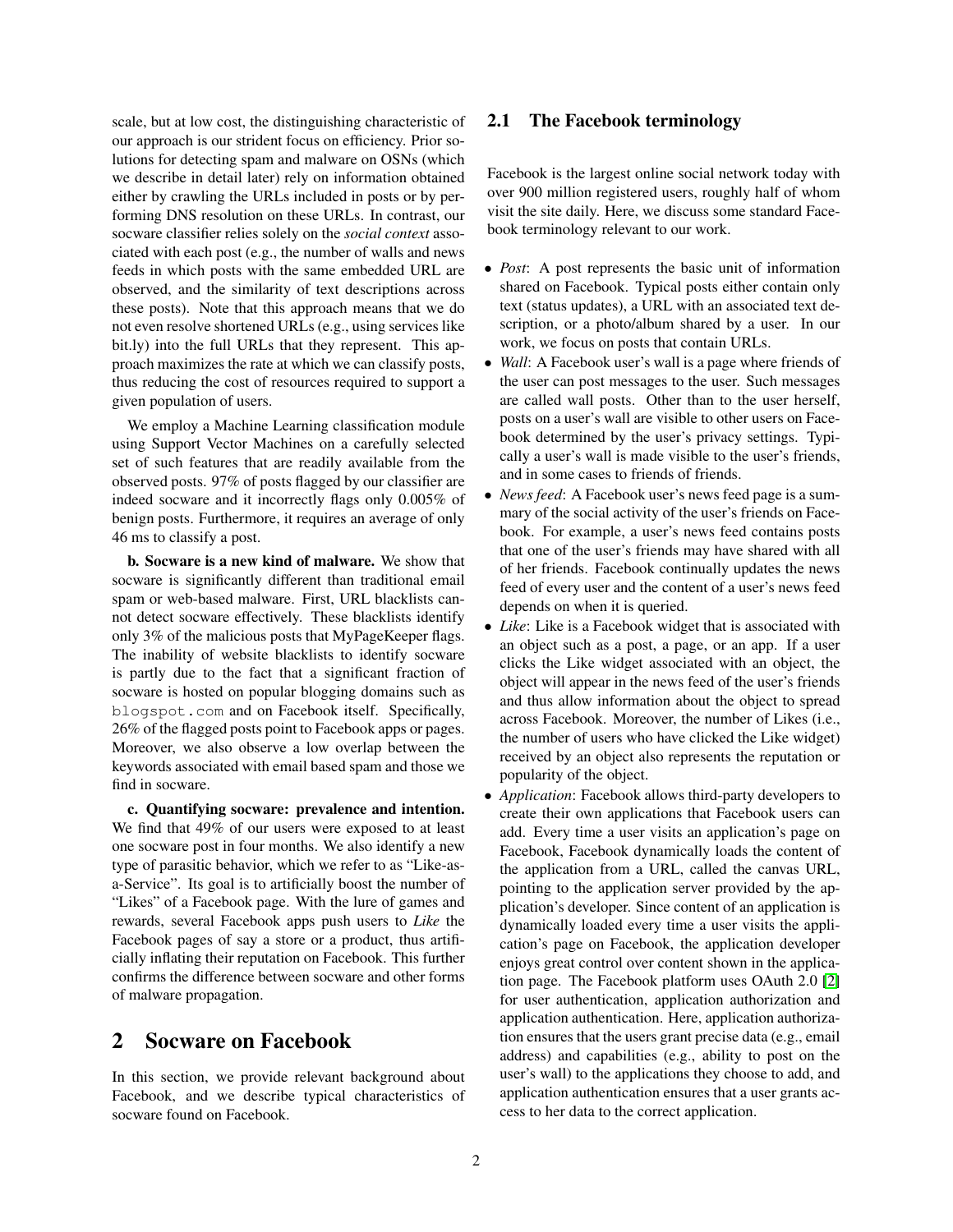#### 2.2 Socware

We start by defining the meaning of *socware*. We describe typical characteristics of socware and elaborate on how socware distinguishes itself from traditional email spam and web malware.

What is socware? Our intention is to use the term socware to encompass all criminal and parasitic behavior in an OSN, including anything that annoys, hurts, or makes money off of the user. In the context of this paper, we consider a Facebook post as malicious, if it satisfies one of the following conditions: (1) the post spreads malware and compromises the device of the user, (2) the web page pointed to by the post requires the user to give away personal information, (3) the post promises false rewards (e.g., free products), (4) the post is made on a user's behalf without the user's knowledge (typically by having previously lured the user into providing relevant permissions to a rogue Facebook app), (5) the web page pointed to by the post requires the user to carry out tasks (e.g., fill out surveys) that help profit the owner of that website, or (6) the post causes the user to artificially inflate the reputation of the page (e.g., by forcing the user to 'Like' the page). While the first two criteria are typical malware and phishing, the latter four are distinctive of socware.

*Disclaimer.* As with email spam, there can be some ambiguity in the definition of socware: a post considered as annoying by one user may be considered useful by another user. In practice, our ultimate litmus test is the opinion of MyPageKeeper's users: if most of them report a post as annoying, we will flag it as such.

How does socware work? Socware appears in a Facebook user's wall or news feed typically in the form of a post which contains two parts. First, the post contains a URL  $^2$  $^2$ , usually obfuscated with a URL shortening service, to a webpage that hosts either malicious or spam content. Second, socware posts typically contain a catchy text message (e.g. *"two free Southwest tickets"*) that entice users to click on the URL included in the post. Optionally, socware posts also contain a thumbnail screenshot of the landing page of the URL, also used to entice the user to click on the link. For example, a purported image of Osama's corpse is included in a post that claims to point to a video of his death.

The operation of most socware epidemics can be associated with two distinct mechanisms.

a. Propagation mechanism. Once a user follows the embedded URL to the target website, the post tries to propagate itself through that user. For this, the user is often asked to complete several steps in order to obtain

<span id="page-2-1"></span>

| App<br><b>Name</b>     | <b>Application Message</b>                                                                                                                | Monthly<br><b>Active</b><br><b>Users</b> |
|------------------------|-------------------------------------------------------------------------------------------------------------------------------------------|------------------------------------------|
| Free<br>Phone<br>Calls | I'm making a Free Call with the Free<br>Phone Call Facebook App!  I'll never<br>pay for a phone call again. Make your<br>free call at URL | 435.392                                  |
| The App                | Check if a friend has deleted you URL                                                                                                     | 35.216                                   |
| The App                | Check if a friend has deleted you URL                                                                                                     | 25,778                                   |

Table 1: Three rogue Facebook applications identified by My-PageKeeper.

| <b>Page Name</b>         | Message to persuade 'Like'                                                                                 | No. of |
|--------------------------|------------------------------------------------------------------------------------------------------------|--------|
|                          |                                                                                                            | Likes  |
| Clif Bar                 | Hey there! Looking for a clif builder's<br>coupon? Just like us by clicking the but-<br>ton above, thanks! | 79919  |
| Farm Ville Bonus         | You can't claim you you haven't clicked<br>on the like button                                              | 94907  |
| Courtesy Chevrolet       | Like our page to play and have a change<br>to win!                                                         | 86287  |
| Greggs The Bakers        | Like us to claim your voucher                                                                              | 288039 |
| <b>Mobilink Infinity</b> | Like us for big infinite fun                                                                               | 26105  |

<span id="page-2-2"></span>Table 2: Top five pages identified by MyPageKeeper that persuade users to 'Like' them.

the fake reward (e.g., "Free Facebook T-shirt"). These steps involve "Liking" or "sharing" the post, or posting the socware on the user's wall. Thus, the cycle continues with the friends of that user, who see the post in their news feed. In contrast, users seldom forward email spam to their friends.

b. Exploitation mechanism. The exploitation often starts after the propagation phase. The hacker attempts either to learn the user's private information via a phishing attack [\[9\]](#page-14-4), to spread malware to user devices, or to make money by "forcing" a particular user action or response, such as completing a survey for which the hacker gets paid [\[19\]](#page-15-6).

Where is socware hosted? Socware can be broadly classified into two categories based on the infrastructure that hosts them.

a. Socware hosted outside Facebook: In this category, URLs point to a domain hosted outside Facebook. Since the URL points to a landing page outside the OSN, hackers can directly launch the different kinds of attacks mentioned above once a user visits the URL in a socware post. Though several URL blacklists should be able to flag such URLs, the process of updating these blacklists is too slow to keep up with the viral propagation of socware on OSNs [\[44\]](#page-15-7).

b. Socware hosted on Facebook: A significant fraction of socware is hosted on Facebook itself: the embedded URL points to a Facebook page or application. Naturally, current blacklists and reputation-based schemes fail to flag such URLs. Such URLs typically point to the following types of Facebook objects:

• Malicious Facebook applications: Rogue applica-

<span id="page-2-0"></span><sup>2</sup>We leave the identification of socware posts that do not contain an URL for future work. The propagation of socware is harder in such cases, since the user needs to perform a more laborious operation (e.g., enter an URL into the browser's address bar) than simply clicking on the embedded URL.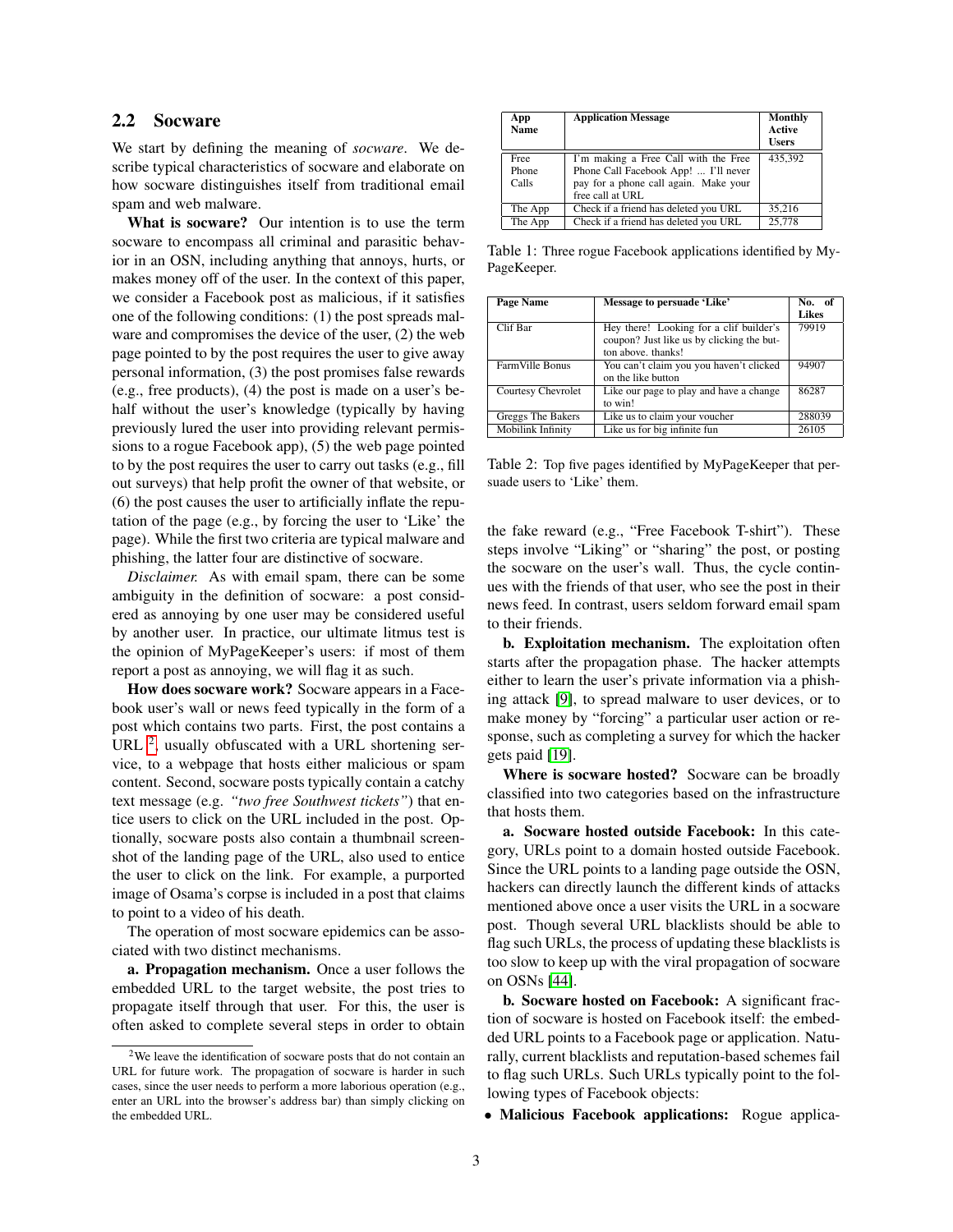tions post catchy messages (e.g., *"Check who deleted you from your profile"*) on the walls of users with a link pointing to the installation page of the application. Table [1](#page-2-1) lists three such socware-spreading applications in our data. Users are conned into installing the application to their profile and granting several permissions to it. The application then not only gets access to that user's personal information (such as email address, home town, and high school) but also gains the ability to post on the victim's wall. As before, posts on a user's wall typically appear on the news feeds of the user's friends, and the propagation cycle repeats. Creating such applications has become easy with ready to use toolkits starting at \$25 [\[18\]](#page-15-8).

- Malicious Facebook events: Sometimes hackers create Facebook events that contain a malicious link. One such event is the *'Get a free Facebook T-Shirt (Sponsored by Reebok)'* scam. This event page states that 500,000 users will get a free T-shirt from Facebook. To be one among those 500,000 users, a user must attend the event, invite her friends to join, and enter her shipping address.
- Malicious Facebook pages: Another approach taken by hackers to spread socware is to create a Facebook page and post spam links on the page [\[27\]](#page-15-9). We also identified a trend in aggressive marketing by companies that force users to click "Like" on their Facebook pages to spread their pages as well as increase the reputation of the page. Table [2](#page-2-2) lists the top five such Facebook pages, along with the message on the page and the number of Likes received by these pages.

# 3 MyPageKeeper Architecture

To identify socware and protect Facebook users from it, we develop MyPageKeeper. MyPageKeeper is a Facebook application that continually checks the walls and news feeds of subscribed users, identifies socware posts, and alerts the users. We present our goals in designing MyPageKeeper, and then describe the system architecture and implementation details.

#### 3.1 Goals

We design MyPageKeeper with the following three primary goals in mind.

1. Accuracy. Our foremost goal is to ensure accurate identification of socware. We are faced with the obvious trade-off between missing malware posts (false negatives), and "crying wolf" too often (false positives). Although one could argue that minimizing false negatives is more important, users would abandon overly sensitive detection methods, as recognized by the developers of Facebook's Immune System [\[52\]](#page-15-4).

2. Scalability. Our end goal is to have MyPageKeeper provide protection from socware for all users on Facebook, not just for a select few. Therefore, the system must be scalable to easily handle increased load imposed by a growth in the number of subscribed users.

3. Efficiency. Finally, we seek to minimize our costs in operating MyPageKeeper. The period between when a post first becomes visible to a user and the time it is checked by MyPageKeeper represents the window of vulnerability when the user is exposed to potential socware. To minimize the resources necessary to keep this window of vulnerability short, MyPageKeeper's techniques for classification of posts must be efficient.

#### 3.2 MyPageKeeper components

MyPageKeeper consists of six functional modules.

a. User authorization module. We obtain a user's authorization to check her wall and news feed through a Facebook application, which we have developed. Once a user installs the MyPageKeeper application, we obtain the necessary credentials to access the posts of that user. For alerting the user, we also request permission to access the user's email address and to post on the user's wall and news feed. Figure [1\(](#page-4-0)a) shows how a Facebook user authorizes an application.

b. Crawling module. MyPageKeeper periodically collects the posts in every user's wall and news feed. As mentioned previously, we currently focus only on posts that contain a URL. Apart from the URL, each post comprises several other pieces of information, such as a text message associated with the post, the user who made the post, number of comments and Likes on the post, and the time when the post was created.

c. Feature extraction module. To classify a post, My-PageKeeper evaluates every embedded URL in the post. Our key novelty lies in considering only the social context (e.g., the text message in the post, and the number of Likes on it) for the classification of the URL and the related post. Furthermore, we use the fact that we are observing more than one user, which can help us detect an epidemic spread. We discuss these features in more detail later in Section [3.3.](#page-4-1)

d. Classification module. The classification module uses a Machine Learning classifier based on Support Vector Machines, but also utilizes several local and external whitelists and blacklists that help speed up the process and increase the overall accuracy. The classification module receives a URL and the related social context features extracted in the previous step. Since the classification is our key contribution, we discuss this in more detail in Section [3.3.](#page-4-1) If a URL is classified as socware, all posts containing the URL are labeled as such.

e. Notification module. The notification module notifies all users who have socware posts in their wall or news feed. The user can currently specify the notification mechanism, which can be a combination of emailing the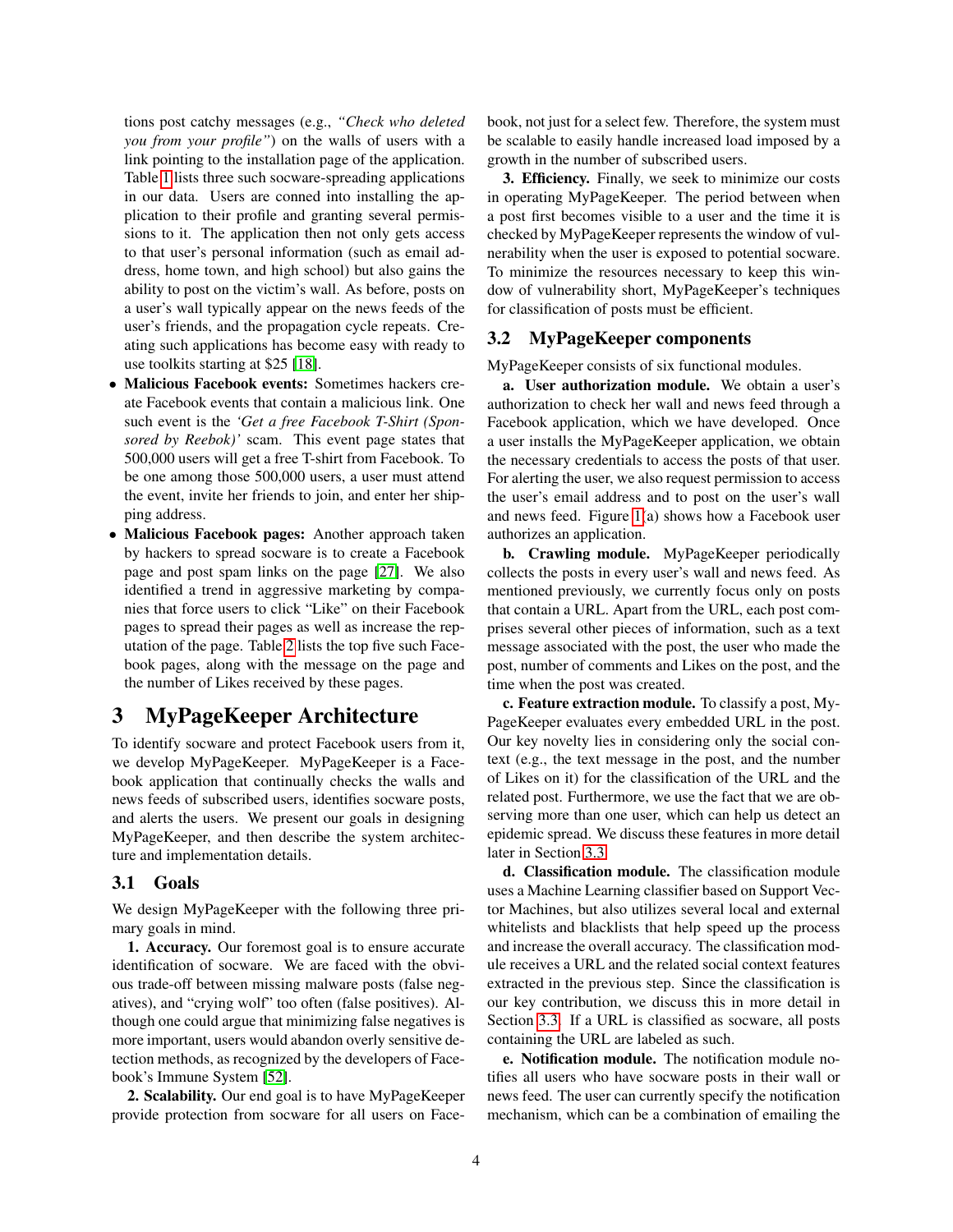

Figure 1: (a) Application installation process on Facebook, and (b) architecture of MyPageKeeper.

user or posting a comment on the suspect posts. In the future, we will consider allowing our system to remove the malicious post automatically, but this can create liabilities in the case of false positives.

f. User feedback module. Finally, to improve My-PageKeeper's ability to detect socware, we leverage our user community. We allow users to report suspicious posts through a convenient user-interface. In such a report, the user can optionally describe the reason why she considers the post as socware.

#### <span id="page-4-1"></span>3.3 Identification of socware

The key novelty of MyPageKeeper lies in the classification module (summarized in Figure [1\(](#page-4-0)b)). As described earlier, the input to the classification module is a URL and the related social context features extracted from the posts that contain the URL. Our classification algorithm operates in two phases, with the expectation that URLs and related posts that make it through either phase without a match are likely benign and are treated as such.

Using whitelists and blacklists. To improve the efficiency and accuracy of our classifier, we use lists of URLs and domains in the following two steps. First, MyPage-Keeper matches every URL against a whitelist of popular reputable domains. We currently use a whitelist comprising the top 70 domains listed by Quantcast, excluding domains that host user-contributed content (e.g., OSNs and blogging sites). Any URL that matches this whitelist is deemed safe, and it is not processed further.

Second, all the URLs that remain are then matched with several URL blacklists that list domains and URLs that have been identified as responsible for spam, phishing, or malware. Again, the need to minimize classification latency forces us to only use blacklists that we can download and match against locally. Such blacklists include those from Google's Safe Browsing API [\[17\]](#page-15-10), Malware Patrol [\[23\]](#page-15-11), PhishTank [\[26\]](#page-15-12), APWG [\[1\]](#page-14-5), Spam-Cop [\[28\]](#page-15-2), joewein [\[20\]](#page-15-13), and Escrow Fraud [\[7\]](#page-14-6). Querying blacklists that are hosted externally, such as SURBL [\[31\]](#page-15-14), URIBL [\[33\]](#page-15-15) and WOT [\[34\]](#page-15-16), will introduce significant latency and increase MyPageKeeper's latency in detecting socware, thus inflating the window of vulnerability. Any URL that matches any of the blacklists that we use is classified as socware.

<span id="page-4-0"></span>Using machine learning with social context features. All URLs that do not match the whitelist or any of the blacklists are evaluated using a Support Vector Machines (SVM) based classifier. SVM is widely and successfully used for binary classification in security and other disciplines [\[49,](#page-15-17) [46\]](#page-15-18) [\[32\]](#page-15-19). We train our system with a batch of manually labeled data, that we gathered over several months prior to the launch of MyPageKeeper. For every input URL and post, the classifier outputs a binary decision to indicate whether it is malicious or not. Our SVM classifier uses the following features.

*Spam keyword score.* Presence of spam keywords in a post provides a strong indication that the post is spam. Some examples of such spam keywords are 'FREE', 'Hurry', 'Deal', and 'Shocked'. To compile a list of such keywords that are distinctive to socware, our intuition is to identify those keywords that 1) occur frequently in socware posts, and 2) appear with a greater frequency in socware as compared to their frequency in benign posts.

We compile such a list of keywords by comparing a dataset of manually identified socware posts with a dataset of posts that contain URLs that match our whitelist (we discuss how to maintain this list of keywords in Section [7\)](#page-12-0). We transform posts in either dataset to a bag of words with their frequency of occurrence. We then compute the likelihood ratio  $p_1/p_2$  for each keyword where  $p_1 = p(word|socwarepost)$  and  $p_2 =$  $p(word|benignpost)$ . The likelihood ratio of a keyword indicates the bias of the keyword appearing more in socware than in benign posts. In our current implementation of MyPageKeeper, we have found that the use of the 6 keywords with the highest likelihood ratio values among the 100 most frequently occurring keywords in socware is sufficient to accurately detect socware.

Thereafter, to classify a URL, MyPageKeeper searches all posts that contain the URL for the presence of these spam keywords and computes a spam keyword score as the ratio of the number of occurrences of spam keywords across these posts to the number of posts.

*Message similarity.* If a post is part of a spam campaign, it usually contains a text message that is similar to the text in other posts containing the same URL (e.g., because users propagate the post by simply sharing it). On the other hand, when different users share the same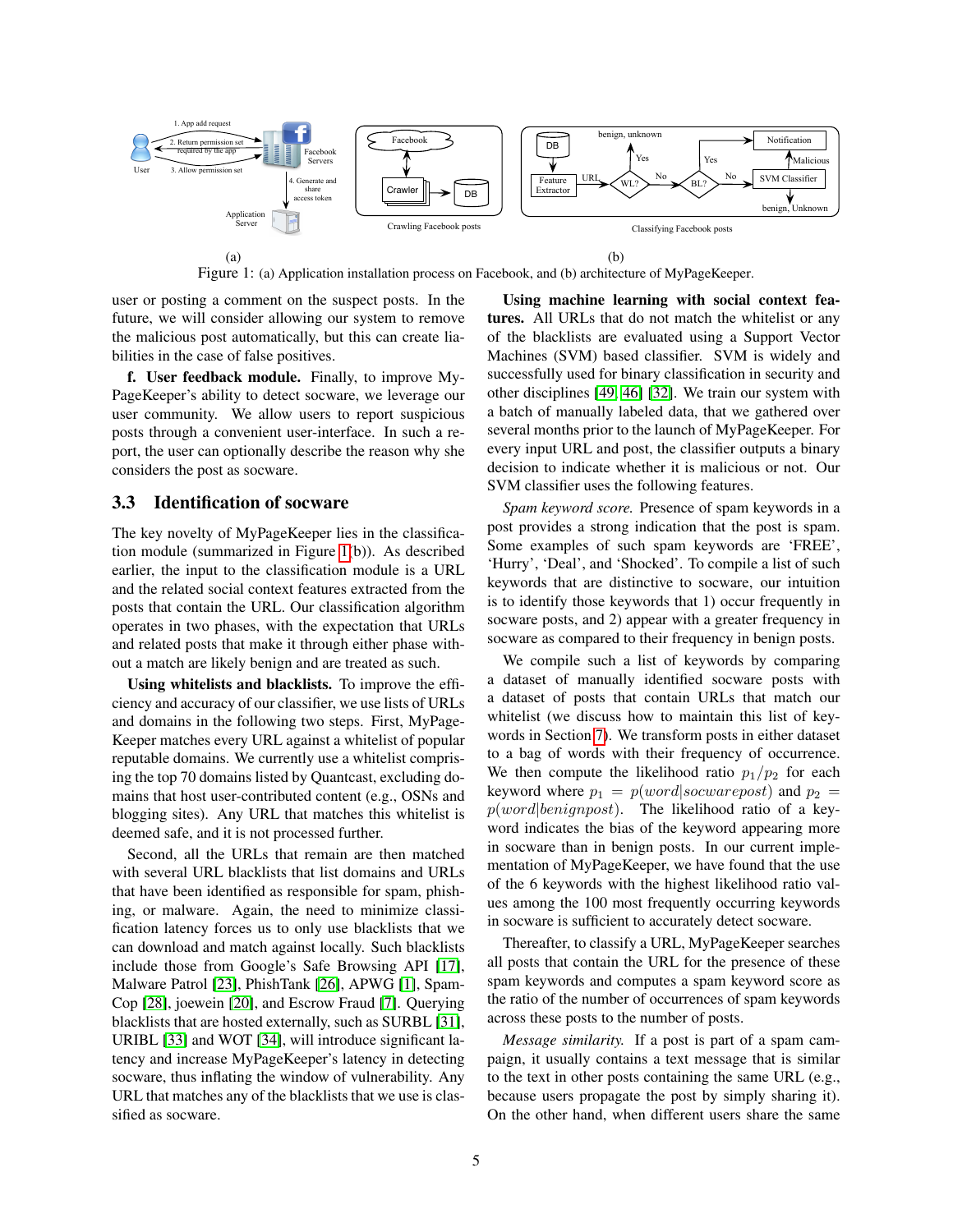popular URL, they are likely to include different text descriptions in their posts. Therefore, greater similarity in the text messages across all posts containing a URL portends a higher probability that the URL leads to spam. To capture this intuition, for each URL, we compute a message similarity score that captures the variance in the text messages across all posts that contain the URL. For each post, MyPageKeeper sums the ASCII values of the characters in the text message in the post, and then computes the standard deviation of this sum across all the posts that contain the URL. If the text descriptions in all posts are similar, the standard deviation will be low.

*News feed post and wall post count.* The more successful a spam campaign, the greater the number of walls and news feeds in which posts corresponding to the campaign will be seen. Therefore, for each URL, MyPage-Keeper computes counts of the number of wall posts and the number of news feed posts which contained the URL.

*Like and comment count.* Facebook users can 'Like' any post to indicate their interest or approval. Users can also post comments to follow up on the post, again indicating their interest. Users are unlikely to 'Like' posts pointing to socware or comment on such posts, since they add little value. Therefore, for every URL, My-PageKeeper computes counts of the number of Likes and number of comments seen across all posts that contain the URL.

*URL obfuscation.* Hackers often try to spread malicious links in an obfuscated form, e.g., by shortening it with a URL shortening service such as *bit.ly* or *goo.gl*. We store a binary feature with every URL that indicates whether the URL has been shortened or not; we maintain a list of URL shorteners.

Note that none of the above features by themselves are conclusive evidence of socware, and other features could potentially further enhance the classifier (e.g., we can account for spam keywords such as 'free' included in URLs such as [http://nfljerseyfree.com\)](http://nfljerseyfree.com). However, as we show later in our evaluation, the features that we currently consider yield high classification accuracy in combination.

#### 3.4 Implementing MyPageKeeper

We provide some details on MyPageKeeper's implementation.

Facebook application. First, we implement the My-PageKeeper Facebook application using FBML [\[14\]](#page-14-7). We implement our application server using Apache (web server), Django (web framework), and Postgres (database). Once a user installs the MyPageKeeper app in her profile, Facebook generates a secret access token and forwards the token to our application server, which we then save in a database. This token is used by the crawler to crawl the walls and news feeds of subscribed users using the Facebook open-graph API. If any user deactivates

| Data                          | <b>Total</b> | # distinct URLs |
|-------------------------------|--------------|-----------------|
| MyPageKeeper users            | 12.456       |                 |
| Friends of MyPageKeeper users | 2,370,272    |                 |
| News feed posts               | 38,764,575   | 29,522,732      |
| Wall posts                    | 1,760,737    | 1.532.055       |
| User reports                  | 679          | 333             |

<span id="page-5-0"></span>Table 3: Summary of MyPageKeeper data.

MyPageKeeper from their profile, Facebook disables this token and notifies our application server, whereupon we stop crawling that user's wall and news feed.

Crawler instances and frequency. We run a set of crawlers in Amazon EC2 instances to periodically crawl the walls and news feeds of MyPageKeeper's users. The set of users are partitioned across the crawlers. In our current instantiation, we run one crawler process for every 1,000 users. Thus, as more users subscribe to My-PageKeeper, we can easily scale the task of crawling their walls and news feeds by instantiating more EC2 instances for the task. Our Python-based crawlers use the opengraph API, incorporating users' secret access tokens, to crawl posts from Facebook. Once the data is received in JSON format, the crawlers parse the data and save it in a local Postgres database.

Currently, as a tradeoff between timeliness of detection and resource costs on EC2, we instantiate MyPageKeeper to crawl every user's wall and news feed once every two hours. Every couple of hours, all of our crawlers start up and each crawler fetches new posts that were previously not seen for the users assigned to it. Once all crawlers complete execution, the data from their local databases is migrated to a central database.

Checker instances. Checker modules are used to classify every post as socware or benign. Every two hours, the central scheduler forks an appropriate number of checker modules determined by the number of new URLs crawled since the last round of checking. Thus, the identification of socware is also scalable since each checker module runs on a subset of the pool of URLs. Each checker evaluates the URLs it receives as input—using a combination of whitelists, blacklists, and a classifier and saves the results in a database. We use the libsvm [\[41\]](#page-15-20) library for SVM based classification. Once all checker modules complete execution, notifiers are invoked to notify all users who have posts either on their wall or in their news feed that contain URLs that have been flagged as socware.

# <span id="page-5-1"></span>4 Evaluation

Next, we evaluate MyPageKeeper from three perspectives. First, we evaluate the accuracy with which it classifies socware. Second, we determine the contribution of MyPageKeeper's social context based classifier in identifying socware compared to the URL blacklists that it uses. Lastly, we compare MyPageKeeper's efficiency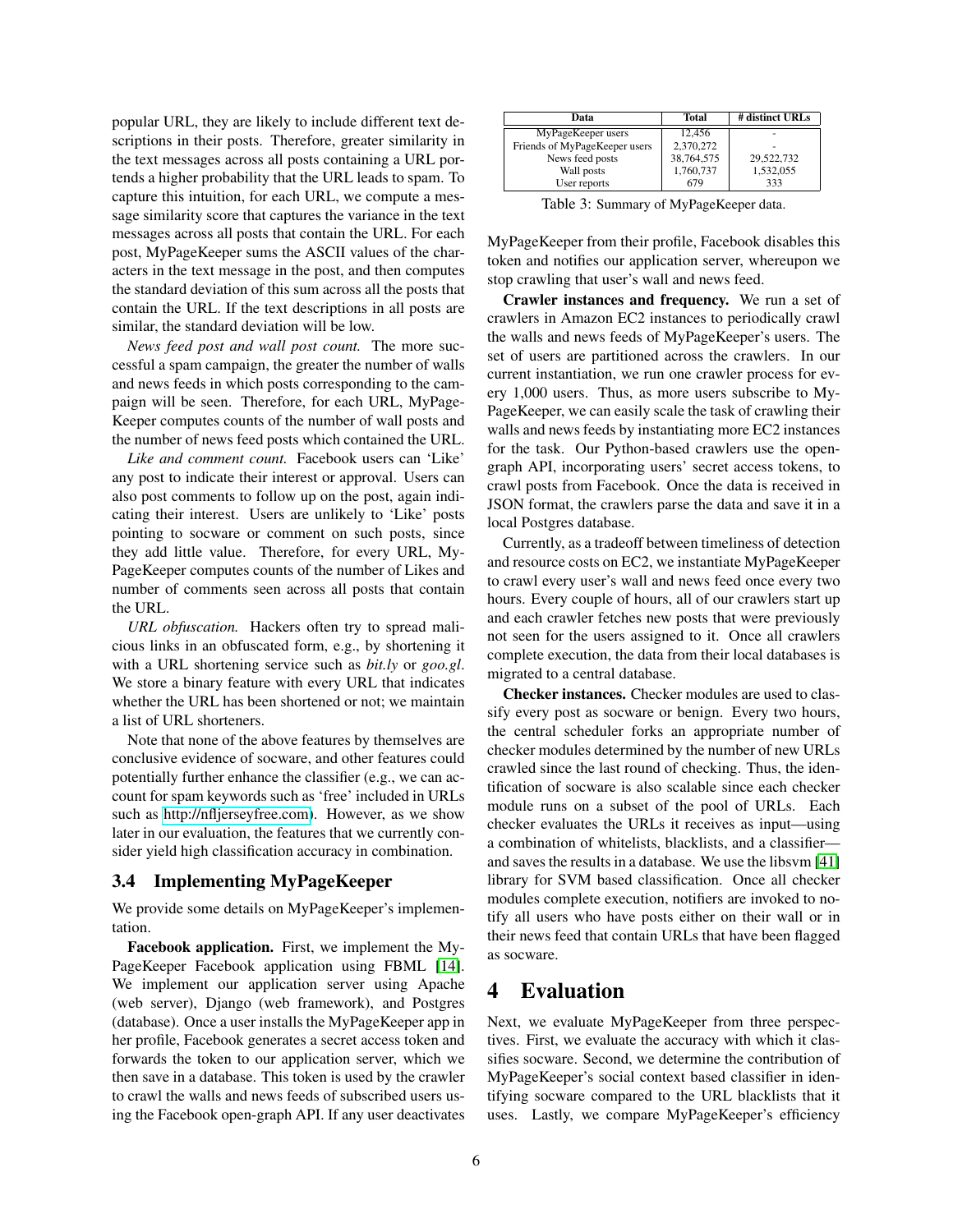| <b>Feature</b>           | <b>F-Score</b> |
|--------------------------|----------------|
| URL obfuscated?          | 0.300378       |
| Spam keyword score       | 0.262220       |
| # of news feed posts     | 0.173836       |
| Message similarity score | 0.131733       |
| # of Likes               | 0.039895       |
| # of wall posts          | 0.019857       |
| # of comments            | 0.006367       |

<span id="page-6-0"></span>Table 4: Feature scores used by MyPageKeeper's classifier.

| <b>Alternative source</b>   | # of posts   |
|-----------------------------|--------------|
| Flagged by blacklist        | 18,923       |
| Flagged by on.fb.me         | 2,102        |
| Content deleted by Facebook | 3,918        |
| <b>Blacklisted app</b>      | 1,290        |
| <b>Blacklisted IP</b>       | 5,827        |
| Domain is deleted           | 247          |
| Points to app install       | 4,658        |
| Spamming app                | 6,547        |
| Manually verified           | 14.876       |
| True positives              | 58,388 (97%) |
| Unknown                     | 1,803(3%)    |
| Total                       | 60.191       |

Table 5: Validation of socware flagged by MyPageKeeper classifier.

with alternative approaches that would either crawl every URL or at least resolve short URLs in order to identify socware.

Table [3](#page-5-0) summarizes the dataset of Facebook posts on which we conduct our evaluation. This data is obtained during MyPageKeeper's operation over a four month period from  $20^{th}$  June to  $19^{th}$  October, 2011. MyPage-Keeper had over 12K users during this period, who had around 2.37M friends in union. Our data comprises 38.7 million and 1.7 million posts that contain URLs from the news feeds and walls of these 12K users. We consider only those posts that contain URLs since MyPage-Keeper currently checks only such posts. Overall, these 40 million posts contained around 30 million unique URLs. In addition, we received 679 reports of socware from 533 distinct MyPageKeeper users during the four month period, with 333 distinct URLs across these reports. Though it is hard to make any general claims with regard to representativeness of our data, we find that several user metrics (e.g., the male-to-female ratio and the distribution of users across age groups) closely match that of the Facebook user base at-large.

#### 4.1 Accuracy

As previously mentioned, MyPageKeeper first matches every URL to be checked against a whitelist. If no match is found, it checks the URL with a set of locally queriable URL blacklists. Finally, MyPageKeeper applies its social context based classifier learned using the SVM model. In this process, we assume URL information provided by whitelists and blacklists to be ground truth, i.e., classification provided by them need not be independently validated. Therefore, we focus here on validating the

<span id="page-6-2"></span>

| App name | <b>Description</b>                                                 | # of posts |
|----------|--------------------------------------------------------------------|------------|
| Sendible | Social Media Manage-<br>ment                                       | 6.687      |
| iRazoo   | Search & win!                                                      | 1.853      |
| 4Loot    | 4Loot lets you win all<br>sorts of Loot while<br>searching the web | 1,891      |

Table 6: Top three spamming applications in our dataset.

socware flagged by MyPageKeeper's classifier based on social context features.

<span id="page-6-1"></span>We trained MyPageKeeper's classifier using a manually verified dataset of URLs that contain 2,500 positive samples and 5,000 negative samples of socware posts; we gathered these samples over several months while developing MyPageKeeper. Table [4](#page-6-0) shows the importance of the various features in the SVM classifier learned. During the course of MyPageKeeper's operation over four months, we applied the classifier to check 753,516 unique URLs; these are URLs that do not match the whitelist or any of the blacklists. Of these URLs, the classifier identified 4,972 URLs, seen across 60,191 posts, as instances of socware.

It is important to note that when MyPageKeeper sees a URL in multiple posts over time, the values of the features associated with the URL may change every time it appears, e.g., the message similarity score associated with the URL can change. However, once MyPage-Keeper classifies a URL as socware during any of its occurrences, it flags all previously seen posts that contain the URL and notifies the corresponding users. Therefore, in evaluating MyPageKeeper's classifier, URL blacklists, or MyPageKeeper as a whole, we consider here that a technique classified a particular URL as socware if that URL was flagged by that technique upon any of the URL's occurrences. Correspondingly, we consider a URL to have not been classified as socware if it was not identified as such during any of its occurrences.

Checking the validity of socware identified by My-PageKeeper's classifier is not straightforward, since there is no ground truth for what represents socware and what does not. However, here we attempt to evaluate the positive samples of socware identified by MyPageKeeper's classifier using a combination of a host of complementary techniques (we later discuss in Section [7](#page-12-0) the validation of posts that are deemed safe by MyPageKeeper). To do so, we use an instrumented Firefox browser to crawl the 4,972 URLs flagged by MyPageKeeper at the end of the four month period of MyPageKeeper operation. For every URL that we crawl, we record the landing URL, the IP address and other whois information of the landing domain, and contents of the landing page. To verify the reputation of every URL, we then apply several techniques in the order summarized in Table [5.](#page-6-1)

• *Blacklisted URLs:* First, we check if any of the URLs or the corresponding landing URLs are found in any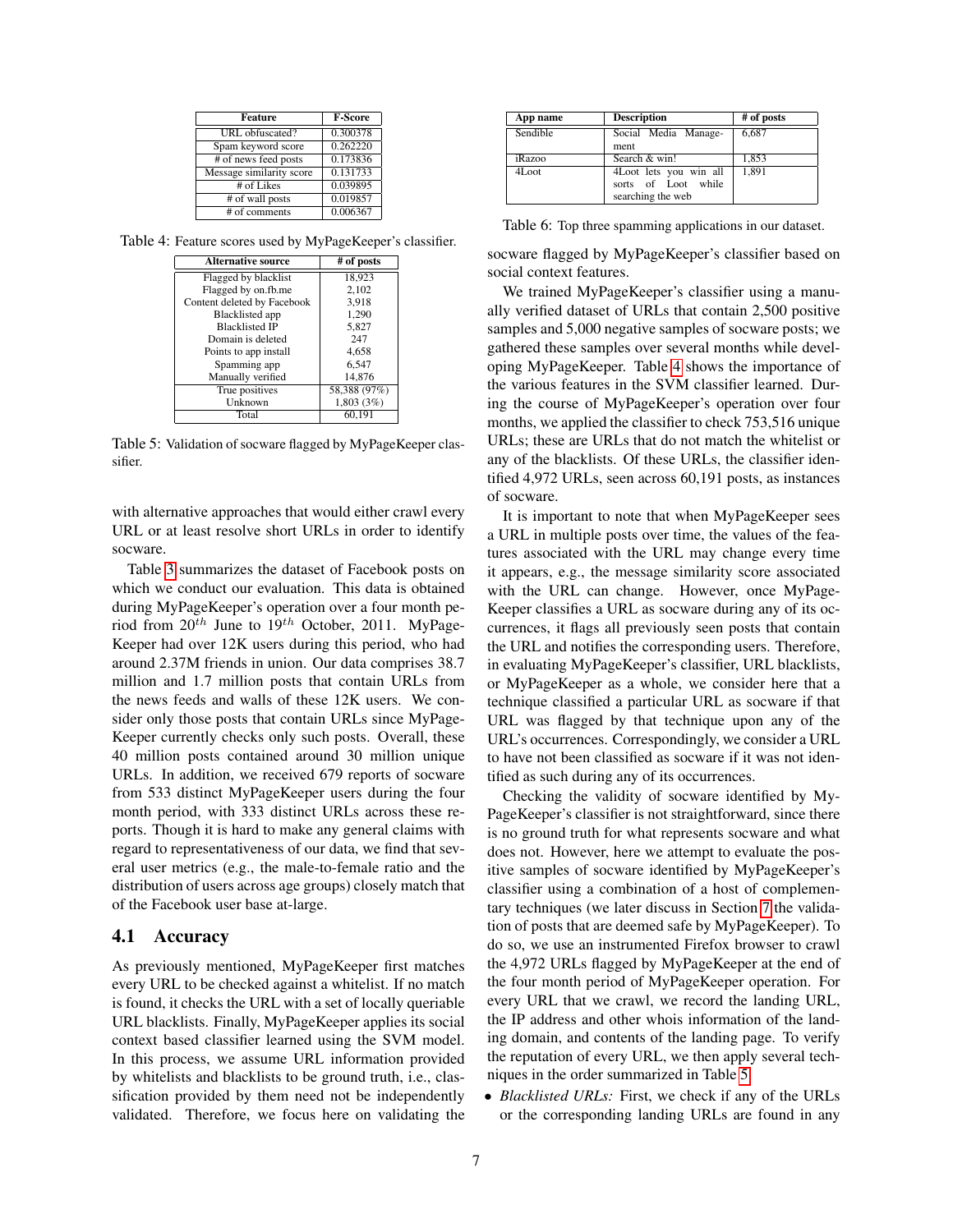URL blacklists. Note that, though we use blacklists in the operation of MyPageKeeper itself, we use only those that can be stored and queried locally. Therefore, here we use for validation other external blacklists for which we have to issue remote queries. Further, even for blacklists used in MyPageKeeper, they may not identify some instances of socware when they initially appear because blacklists have been found to lag in keeping up with the viral propagation of spam on OSNs [\[44\]](#page-15-7). Hence, we check if a URL identified as socware by MyPageKeeper's classifier appeared in any of the blacklists used by MyPageKeeper at a later point in time, even though it did not appear in any of those blacklists initially when MyPageKeeper spotted posts containing that URL.

- *Flagged by fb.me URL shortener:* Many URLs posted on Facebook are shortened using Facebook's URL shortener fb.me. When Facebook determines any link shortened using their service to be unsafe, the corresponding shortened URL thereafter redirects to Facebook's home page—facebook.com/home.php instead of the actual landing page. Of the URLs flagged by MyPageKeeper's classifier, we check if those shortened using Facebook's URL shortening service redirect to Facebook's home page.
- *Content deleted from Facebook:* If Facebook determines any URL hosted under the facebook.com domain to be unsafe (e.g., the page for a spamming Facebook application), it thereafter redirects that URL to facebook.com/4oh4.php. We use this as another source of information to validate URLs flagged by My-PageKeeper's classifier.
- *Blacklisted apps:* If the URLs in posts made by a Facebook app are flagged due to any of the above reasons, we consider that app to be malicious and declare all other URLs posted by it as unsafe, thus helping validate some of the URLs declared as socware by My-PageKeeper's classifier.
- *Blacklisted IPs:* For every URL flagged by any of the above techniques, we record the IP address when that URL is crawled and blacklist that IP. Of the URLs flagged by MyPageKeeper's classifier, we then consider those that lead to one of these blacklisted IP addresses as correctly classified.
- *Domain deleted:* Malicious domains are often deleted once they are caught serving malicious content. Therefore, we deem MyPageKeeper's positive classification of a URL to be correct if the domain for that URL no longer exists when we attempt to crawl it.
- *Obfuscation of app installation page:* Posts made by Facebook applications to attract users to install them typically include an un-shortened URL pointing to a Facebook page that contains information about the ap-

<span id="page-7-0"></span>

| Source         | # $(\%)$ of URLs | # $(\%)$ of posts | $Overlap$ with<br>classifier<br>(#<br>of URLs) |
|----------------|------------------|-------------------|------------------------------------------------|
| Google SBA2    | $221(6.8\%)$     | 378 (0.4%)        | $\Omega$                                       |
| Phishtank      | $12(0.4\%)$      | 435 (0.5%)        |                                                |
| Malware Norm   | $69(2.1\%)$      | 154 (0.2%)        | $\Omega$                                       |
| Joewein        | 240 (7.4%)       | 652(0.7%)         | 11                                             |
| APWG           | 56 (1.7%)        | 569 (0.6%)        | 0                                              |
| Spamcop        | 232 (7.1%)       | 921 (1.0%)        | $\Omega$                                       |
| All blacklists | 830 (25.6%)      | 3104 (3.4%)       | 12                                             |
| MyPageKeeper   | 2405 (74.4%)     | 89389 (96.6%)     |                                                |
| classifier     |                  |                   |                                                |

Table 7: Comparison of contribution made by blacklists and classifier to MyPageKeeper's identification of socware during the four month period of operation.

plication. Once a user visits this page, she can read the application's description and then click on a link on this page if she decides to install it. However, posts from some surreptitious applications contained shortened URLs that directly take the user to a page where they request the user to grant permissions (e.g., to post on the user's wall) and install the application. We have found all instances of such applications to be spamming applications. Therefore, if any of the URLs flagged by MyPageKeeper's classifier is a shortened URL that directly points to the installation page for a Facebook app, we declare that classification correct.

- *Spamming app:* From our dataset, we manually identified several Facebook applications that try to spread on Facebook by promising free money to users and make posts that point to the application page. Once installed by a user, such applications periodically post on the user's wall (without requesting the user's authorization for each post) in an attempt to further propagate by attracting that user's friends; Table [6](#page-6-2) shows some such applications that frequently appear in our dataset. Any URLs classified as socware by MyPageKeeper's classifier that happen to be posted by one of these manually identified spamming apps are deemed correct.
- *Manual analysis*: Finally, over the operation of My-PageKeeper during the four months, we periodically verified a subset of URLs flagged by the classifier. These provide an additional source of validation.

<span id="page-7-1"></span>In all, the union of the above techniques validates that 58,388 out of 60,191 posts declared as socware by the MyPageKeeper classifier are indeed so. Therefore, 97% of the socware identified by MyPageKeeper's classifier are true positives. On the other hand, the 1,803 posts incorrectly classified as socware constitute less than 0.005% of the over 40 million posts in our dataset. Note that, though all of the above techniques could be folded into MyPageKeeper itself to help identify socware, we do not do so because all of these techniques require us to crawl a URL in order to evaluate it; we cannot afford the latency of crawling.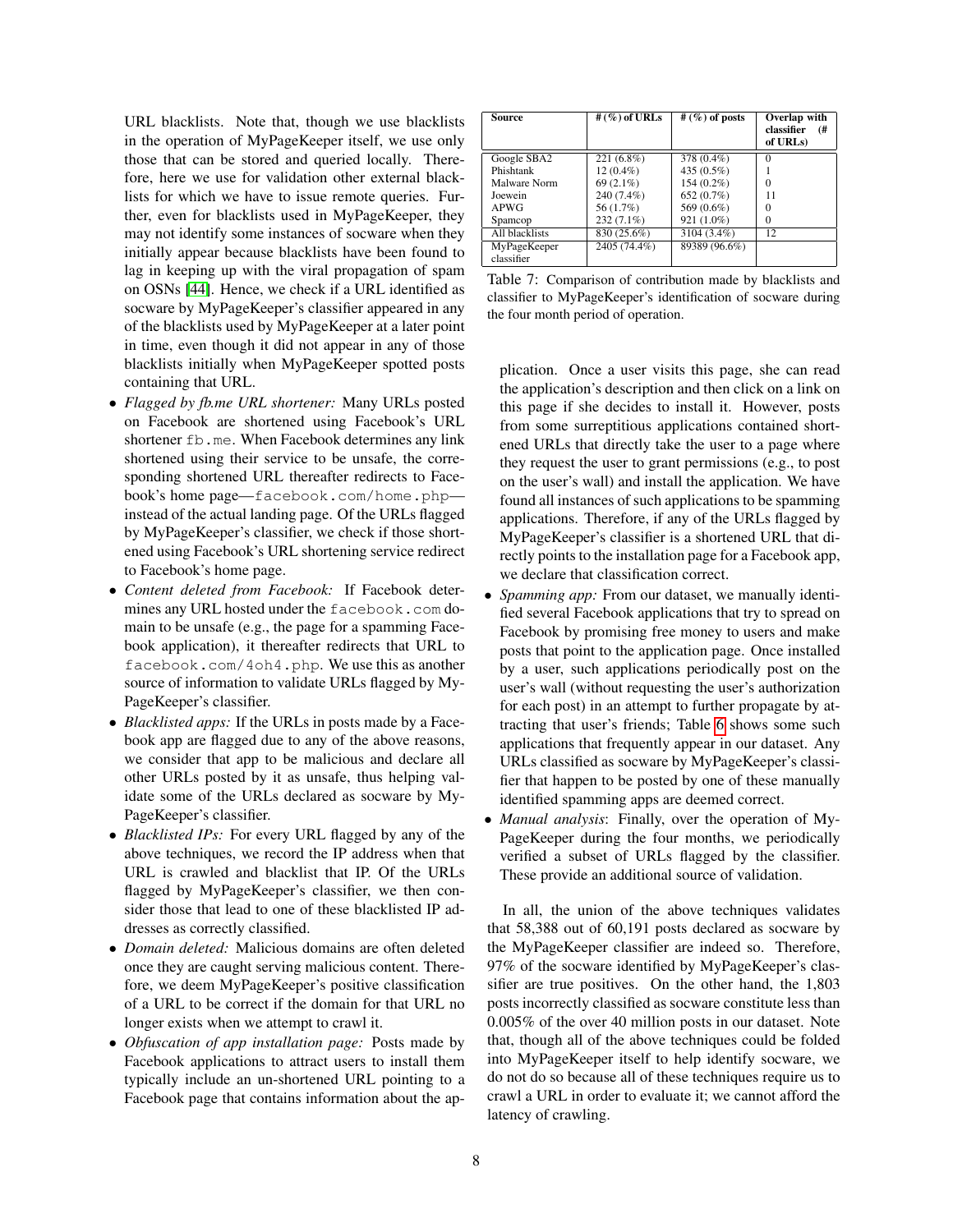<span id="page-8-0"></span>

Figure 2: Comparison of MyPageKeeper's throughput and latency in classifying URLs with a short URL resolver and a crawler-based approach. The height of the box shows the median, with the whiskers representing  $5^{th}$  and  $95^{th}$  percentiles.

#### 4.2 Comparison with blacklists

<span id="page-8-1"></span>Though we see that the identification of socware by My-PageKeeper's classifier is accurate, the next logical question is: what is the classifier's contribution to MyPage-Keeper in comparison with URL blacklists? Table [7](#page-7-0) provides a breakdown of the URLs and posts classified as socware by MyPageKeeper during the four month period under consideration. There are two main takeaways from this table. First, we see that the classifier finds 74.4% of socware URLs and 96.6% of socware posts identified by MyPageKeeper. Thus, the classifier accounts for a large majority of socware identified by MyPageKeeper and is thus critical to the system's operation. Second, there is very little overlap between the URLs flagged by blacklists and those flagged by the classifier. The typically low frequency of occurrence of URLs that match blacklists is another reason that the classifier's share of identified socware posts is significantly greater than its corresponding share of flagged URLs. Figure 2: Computerion of MyPlaget and the three approaches with the three approaches with the three approach (5) Latency<br>
Figure 3: 49% or the three approach (6) Latency<br>
tensy in classifying URLs with a short URL scenove

#### 4.3 Efficiency

Beyond accuracy, it is critical that MyPageKeeper's identification of socware be efficient, so as to minimize the costs that we need to bear in order to keep the delay in identifying socware and alerting users low. The matching of a URL against a whitelist or a local set of blacklists incurs minimal computational overhead. In addition, we find that execution of the classifier also imposes minimal delay per URL verified.

To demonstrate the efficiency of MyPageKeeper, we compare the rate at which it classifies URLs with the classification throughput that two other alternative classes of approaches would be able to sustain. Our first point of comparison is an approach that relies only on locally queriable URL whitelists and blacklists but resolves all shortened URLs into the corresponding complete URL. Our second alternative crawls URLs to evaluate them, e.g., using the content on the page or the IP address of the target website. Figure [2\(a\)](#page-8-0) compares the throughput of classi-



Figure 3: 49% of MyPageKeeper's 12,456 users were notified of socware at least once in four months of MyPageKeeper's operation.

<span id="page-8-3"></span><span id="page-8-2"></span>

Figure 4: Correlation between vulnerability and social degree of exposed users.

two weeks of MyPageKeeper's execution. We see that the throughput with MyPageKeeper is almost an order of magnitude greater than the alternatives, with all three approaches using the same set of resources on EC2. As we see in Figure [2\(b\),](#page-8-1) MyPageKeeper's better performance stems from its lower execution latency to check an URL; the median classification latency with MyPageKeeper is 48 ms compared to a median of 426 ms when resolving short URLs and 1.9 seconds when crawling URLs. Thus, we are able to significantly reduce MyPageKeeper's classification latency, compared to approaches that need to resolve short URLs or crawl target web pages, by keeping all of its computation local.

Furthermore, a crawler-based approach will be significantly more expensive than MyPageKeeper. Thomas et al. [\[54\]](#page-15-21) found that crawler-based classification of 15 million URLs per day using cloud infrastructure results in an expense of \$800/day. Therefore, we estimate that it would cost approximately \$1.5 million/year to handle Facebook's workload; 1 million URLs are shared every 20 minutes on Facebook [\[35\]](#page-15-22). Since MyPageKeeper's classification latency is 40 times less than a crawler-based approach, we estimate that the expense incurred with My-PageKeeper would be at least 40 times lower than a system that classifies URLs by crawling them.

# 5 Analysis of Socware

Thus far we described how MyPageKeeper detects socware efficiently at scale. In this section, we analyze the socware that we have found during MyPageKeeper's operation to throw light on characteristics of socware on Facebook.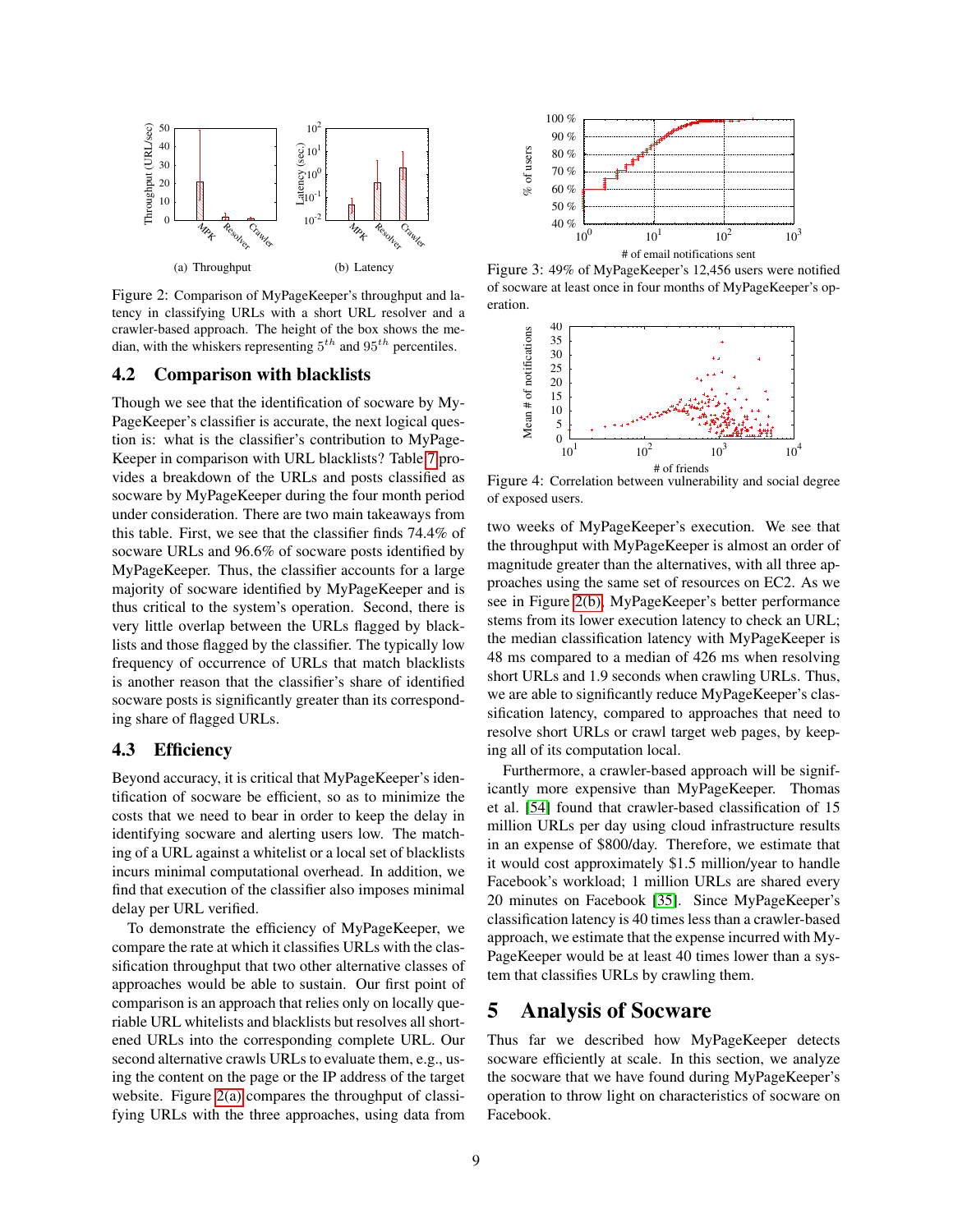

Figure 5: No. of socware notifications per day. On 11th July, 19th Sep, and 3rd Oct, socware was observed in large scale.



Figure 6: Active-time of socware links. 20% of socware links were observed more than 10 days apart.

#### 5.1 Prevalence of socware

49% of MyPageKeeper's users were exposed to socware within four months. First, we analyze the prevalence of socware on Facebook. To do so, we define that a user was exposed to a particular socware post if that post appeared in her wall or news feed. As shown in Figure [3,](#page-8-2) 49% of MyPageKeeper's users were exposed to at least one socware post during the four month period we consider here. Though this already indicates the wide reach of socware on Facebook, we stress that 49% is only a lower-bound due to a couple of reasons. First, many of MyPageKeeper's users subscribed to our application at some time in the midst of the four month period and therefore, we miss socware that they were potentially exposed to prior to them subscribing to MyPageKeeper. Second, Facebook itself detects and removes posts that it considers as spam or pointing to malware [\[36,](#page-15-23) [38,](#page-15-24) [52\]](#page-15-4). All the socware detected by MyPageKeeper is after such filtering by Facebook.

Given that some users are exposed to more socware than others, we analyze if the social degree of a user has any impact on the probability of a user being exposed to socware. Figure [4](#page-8-3) shows the number of socware notifications received by MyPageKeeper users as a function of the number of friends they have on Facebook. We bin users with the number of friends within 10 of each other and plot the average number of notifications per bin; we consider here only those users who were subscribed to MyPageKeeper for at least three months. We see that the probability of users being exposed to socware is largely independent of their social degree. This indicates that whether a user is more likely to be exposed to socware is not simply a function of how many friends she has, but

<span id="page-9-2"></span>

| <b>Shortening service</b> | % of socware URLs |
|---------------------------|-------------------|
| bit.ly                    | 21.9%             |
| tinyurl.com               | 18.8%             |
| goo.gl                    | 5.1%              |
| t.co                      | 3.16%             |
| tiny.cc                   | 1.6%              |
| ow.ly                     | 1.1%              |
| on fb me                  | 1.0%              |
| is.gd                     | 0.7%              |
| j.mp                      | 0.4%              |
| 0rz.com                   | 0.3%              |
| All shortened URLs        | 54%               |

<span id="page-9-0"></span>Table 8: Top URL shortening services in our socware dataset.

<span id="page-9-3"></span>

| <b>Domain Name</b> | % of URLs | $%$ of posts |
|--------------------|-----------|--------------|
| facebook.com       | 20.7%     | 26.3%        |
| blogspot.com       | 6.3%      | 8.7%         |
| miessass.info      | 1.9%      | 3.2%         |
| shurulburul.tk     | 1.8%      | 1.2%         |
| tomoday.info       | 0.8%      | 0.13%        |

Table 9: Top two-level domains in our socware dataset.

<span id="page-9-1"></span>likely depends on the susceptibility of those friends to becoming victims of scams and helping propagate them.

We also find that socware on Facebook is prevalent over time. Figure [5](#page-9-0) shows the number of socware notifications sent per day by MyPageKeeper to its users. We see a consistently large number of notifications going out daily, with noticeable spikes on a few days. On  $11<sup>th</sup>$  July 2011, a scam that conned users to complete surveys with the pretext of fake free products went viral and posts pointing to the scam appeared 4,056 times on the walls and news feeds of MyPageKeeper's users. Two other scams, that promised *'Free Facebook shoes'* and conned users to fill out surveys, also caused MyPage-Keeper to send out a large number of notifications on that day. On 19<sup>th</sup> Sep. 2011, different variants of the *'Facebook Free T-Shirt'* scam [\[9\]](#page-14-4) were spreading on Facebook and was spotted 2,040 times by MyPageKeeper. On  $3^{rd}$ Oct. 2011, a video scam was spreading on Facebook and MyPageKeeper observed it in 1,739 posts.

We next analyze the prevalence and impact of socware from the perspective of individual socware links. For each link, we define its "active-time" as the difference between the first and last times of its occurrence in our dataset. Figure [6](#page-9-1) shows that we did not see 60% of socware links beyond one day. Subsequent posts containing these links may have been filtered by Facebook once it recognized their spammy or malicious nature, or our dataset may miss those posts due to MyPageKeeper's limited view into Facebook's 850 million users. Further, we do not attempt any clustering of links into campaigns here. However, even with these caveats, 20% of socware links were seen in multiple posts separated by at least 10 days, suggesting that a significant fraction of socware eludes Facebook's detection mechanisms and lasts on Facebook for significant durations.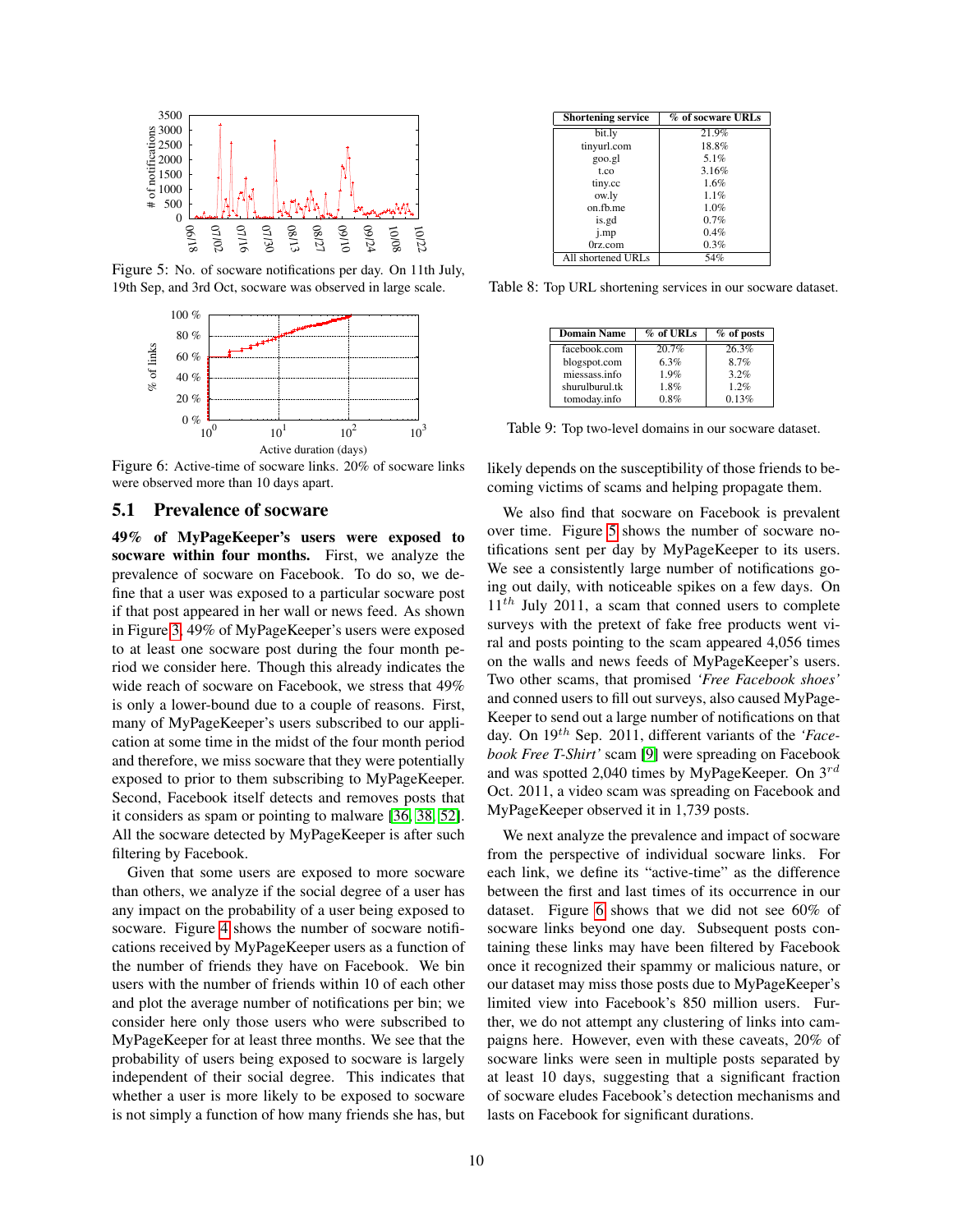

Figure 7: Breakdown of socware links, when crawled in Nov. 2011, that originally point to web pages in the facebook.com domain.

### 5.2 Domain name characteristics

20% of socware links are hosted inside Facebook. In the next section of our analysis, we focus on the domain-level characteristics of socware links. First, Table [8](#page-9-2) shows the top ten URL shortening services used in socware links observed by MyPageKeeper. In all, shortened URLs account for 54% of socware links in our dataset. Our design of MyPageKeeper's classifier to rely solely on social context, and to not resolve short URLs, hence makes a significant difference (as previously seen in the comparison of classification latency).

Further, we find it surprising that a large fraction of socware links (46%) are not shortened, given that shortening of URLs enables spammers to obfuscate them. On further investigation, we find that many Facebook scams such as *'free iPhone'* and *'free NFL jersey'* use domain names that clearly state the message of the scam, e.g.,<http://iphonefree5.com/> and [http://](http://nfljerseyfree.com/) [nfljerseyfree.com/.](http://nfljerseyfree.com/) These URLs are more likely to elicit higher click-through rates compared to shortened URLs. On the other hand, most of the shortened URLs were used by malicious or spam applications (e.g., 'The App', 'Profile Stalker') that generate shortened URLs pointing to their application's installation page. We find that 89% of shortened URLs in our dataset of socware links were posted by Facebook applications. Figure 7: Breakdown of socware links, when crawded Figure 8: For in Now, 2011, that originally point to web pages in the good, altage mini-<br>figure 7: Breakdown of socware links, when crawded Figure 8: For in Nost 2011, th

Next, based on our crawl of the socware links in our dataset, we inspect the top two-level domains found on the landing pages pointed to by these links. First, as shown in Table [9,](#page-9-3) we find that a large fraction of socware (over 20% of URLs and 26% of posts) is hosted on Facebook itself. Second, a sizeable fraction of socware uses sites such as blogspot.com and wordpress.com that enable the spammers to easily create a large number of URLs without going through the hassle of registering new domains. Further, all of these domains are of good repute and are unlikely to be flagged by traditional website blacklists.

#### 5.3 Analysis of socware hosted in Facebook

Hackers use numerous channels in Facebook to

<span id="page-10-1"></span>

<span id="page-10-0"></span>Figure 8: For most socware links shortened with bit.ly or goo.gl, a large majority of the clicks came from Facebook.

hosted on Facebook itself, we next analyze this subset of socware. First, in early November 2011, we crawled every socware link in our dataset that had pointed to a landing page in the facebook.com domain at the time when MyPageKeeper had initially classified that link as socware. Figure [7](#page-10-0) presents a breakdown of the results of this crawl. If Facebook disables a URL, it redirects us to facebook.com/home.php. Similarly, if crawling a URL points us to facebook.com/4oh4, it implies that Facebook has deleted the content at that URL. Therefore, as seen in Figure [7,](#page-10-0) a large fraction of socware links that were originally pointing to Facebook have now been deactivated. However, we also see that a significant fraction of these links—over 40%—were still live. Further, the figure shows that spammers use several different channels, such as applications, events, and pages to propagate their scams on Facebook. In the figure, *'App inst'* and *'App prof'* refer to the installation and profile pages of Facebook applications, and *'LaaS'* refers to campaigns intended to increase the number of Likes on a Facebook page (described in detail in Section [6\)](#page-11-0).

In our dataset, we see 257 distinct socware links shortened with the bit.ly and goo.gl URL shorteners that point to landing pages in the facebook.com domain. Using the APIs [\[5,](#page-14-8) [16\]](#page-15-25) offered by these URL shortening services, we computed the number of clicks recorded for these 257 links in two cases—1) where the Referrer was Facebook, and 2) where the Referrer was any other domain. Figure [8](#page-10-1) shows that Facebook is the dominant platform from which most of these links received most of their clicks; 80% of links received over 70% of their clicks from Facebook. This seems to indicate that most socware hosted on Facebook is propagated solely on Facebook and tailored for that platform.

#### 5.4 Comparison of socware to email spam

Socware keywords exhibit little (10%) overlap with spam email keywords. As we saw earlier in Section [4,](#page-5-1) spam keyword score is a key feature in MyPageKeeper's classifier. Therefore, in the final section of our analysis, we investigate the overlap in 'spam keywords' that we observe in socware on Facebook with those seen in another medium targeted by spammers, specifically email.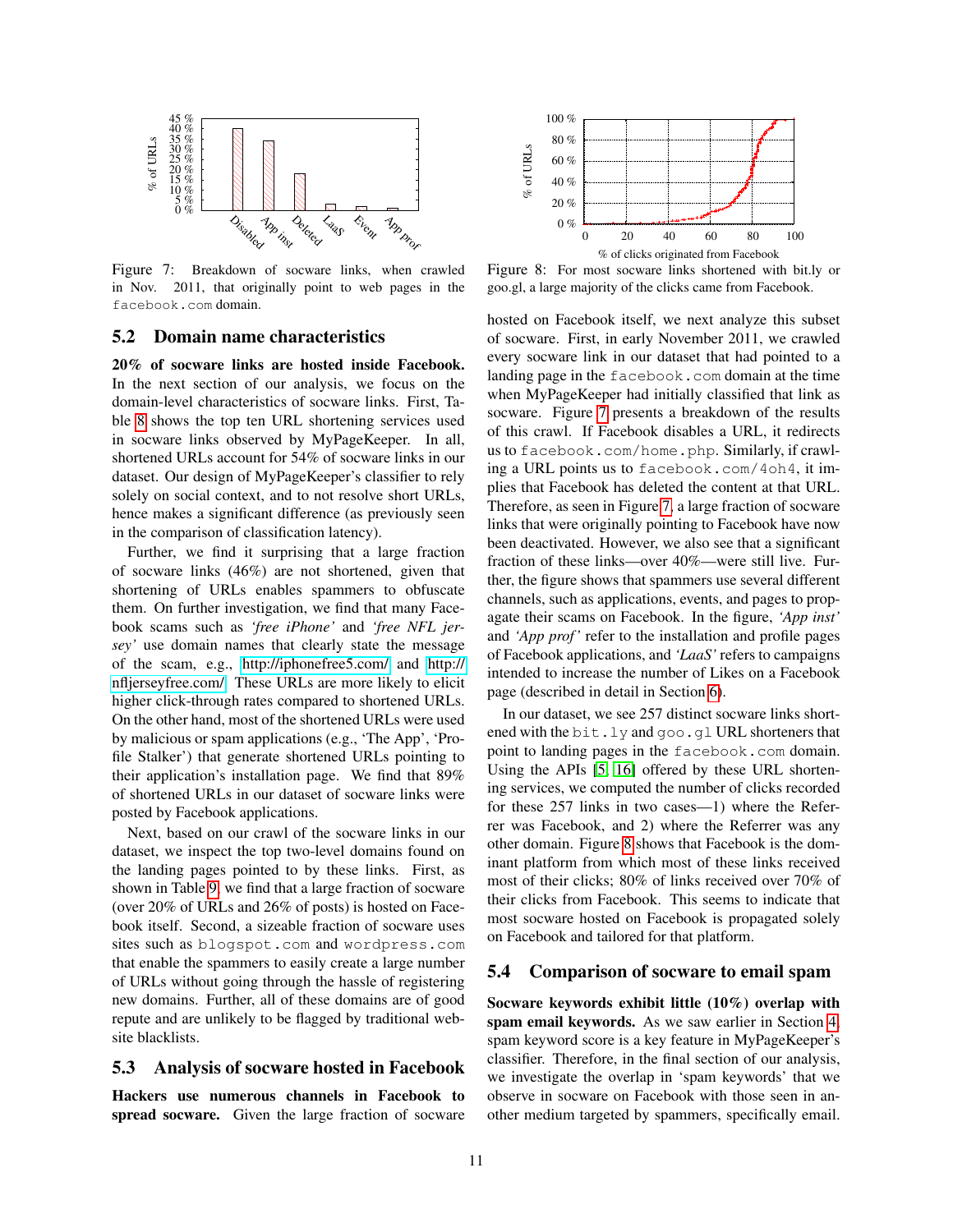| <b>Socware</b> | <b>Likelihood</b> | Spam email | <b>Likelihood</b> |
|----------------|-------------------|------------|-------------------|
| word           | ratio             | word       | ratio             |
| free           | 12.1              | money      | 11.5              |
| $<$ 3          | $\infty$          | price      | 26.6              |
| iphone         | $\infty$          | free       | 0.08              |
| awesome        | 31.3              | account    | 9.6               |
| win            | 24.3              | stock      | 9.7               |
| <b>WOW</b>     | 90.8              | address    | 5.2               |
| hurry          | 36.8              | bank       | 56.4              |
| omg            | 332.3             | pills      | $\infty$          |
| amazing        | 4.9               | viagra     | $\infty$          |
| deal           | 1.9               | watch      | 1.9               |

Table 10: Top keywords from socware posts and spam emails.



Figure 9: Overlap of keywords between email and Facebook.

We investigate whether spammers use similar keywords on Facebook as they use in email spam.

To perform this analysis, we collected over 17,000 spam emails from [\[50\]](#page-15-26). For Facebook spam, we use 92,493 socware posts collected by MyPageKeeper. We transform posts in either dataset to a bag of words with their frequency of occurrence. Similar to [\[54\]](#page-15-21), we then compute the log odds ratio for each keyword to determine its overlap in Facebook socware and spam email. Here, the log odds ratio for a keyword is defined by  $ratio = |log(p_1q_2/p_2q_1)|$  where  $p_i$  is the likelihood of that keyword appearing in set i and  $q_i = 1 - p_i$ . A value of 0 for the log odds ratio indicates that the keyword is equally likely to appear in both datasets, whereas an infinite ratio indicates that the keyword appears in only one of the datasets. In Figure [9](#page-11-1) (infinite values are omitted), we see only a 10% overlap in spam keywords between email and Facebook. This indicates that Facebook spam significantly differs from traditional email spam.

Further, Table [10](#page-11-2) shows the likelihood ratio (defined earlier in Section [3.3\)](#page-4-1) for the top keywords in either dataset. The higher the likelihood ratio of a socware keyword, the stronger the bias of the keyword appearing more in Facebook socware than in email spam; an infinite ratio implies the keyword exclusively appears in Facebook socware. The word *'omg'* is 332 times more likely to be used in Facebook socware than in email spam. On the other hand, words such as *'pills'* and *'viagra'* are restricted solely to email spam.

# <span id="page-11-0"></span>6 Like-as-a-Service

Facebook has now become the premier online destination on the Internet. Over 900 million users, half of whom visit the site daily, spend over 4 hours on the site every

<span id="page-11-2"></span>

Figure 10: A representation of how a Like-as-a-service Facebook application collects Likes for its client's page and gains access to the user's wall for spamming. Dotted region of the page is controlled by the spammer.

<span id="page-11-4"></span>

<span id="page-11-5"></span><span id="page-11-1"></span>Figure 11: Timeline of posts made by the Games LaaS Facebook application seen on users' walls and news feeds.

month [\[10\]](#page-14-9). To leverage user activity on Facebook, an increasingly large number of businesses have Facebook pages associated with their products. However, attracting users to their page is a challenge for any business. One way of doing so is to make users who visit a Facebook page click the 'Like' button on the page. A large number of Likes has two significant implications. First, the number of Likes associated with a page has begun to represent the reputation associated with a page, e.g., a higher number of Likes improves the page's rank in Bing [\[3\]](#page-14-10). Second, a link to the product page appears in the news feed of the friends of the user who clicked Like on the page, thus enabling the link to the page to spread on Facebook.

Based on our view of Facebook socware through the MyPageKeeper lens, we see an emerging Likeas-a-Service  $3$  market to help businesses attract users to their pages. We identify several Facebook apps (e.g., 'Games' [\[15\]](#page-15-27), 'FanOffer' [\[13\]](#page-14-11), and 'Latest Promotions' [\[21\]](#page-15-28)) which are hired by the owners of Facebook pages to help increase the number of Likes on their pages. These applications, which offer Likes as a service, presumably get paid on a 'Pay-per-Like' model by the owners of Facebook pages that make use of their services.

Figure [10](#page-11-4) shows how a Like-as-a-Service (LaaS) application typically works. First, a customer of the LaaS application integrates the application into their Facebook page. When users visit the page, the LaaS application entices the user to click Like on page. Typically, the re-

<span id="page-11-3"></span><sup>3</sup> Note that 'Like-as-a-Service' differs from 'Likejacking' [\[22\]](#page-15-29), where users are tricked into clicking the Like button without them realizing they are doing so, e.g., by enticing the user to click on a Flash video, within which the Like button is hidden.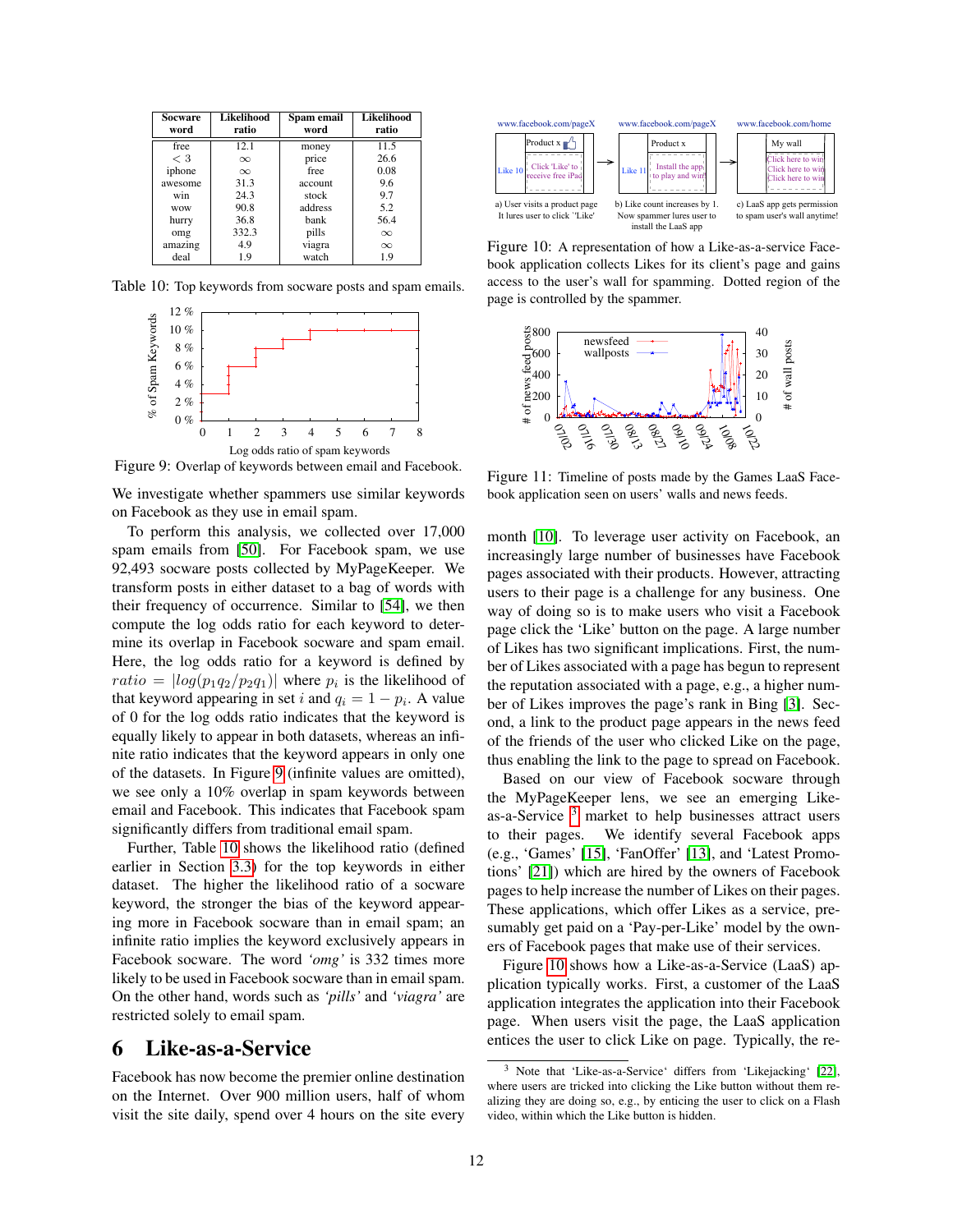| Page Name                  | <b>Application Message</b>                                                                                       | No. of Likes |
|----------------------------|------------------------------------------------------------------------------------------------------------------|--------------|
| Raging Bid                 | Just got a better score on Raging Bid's Bouncing Balls contest and I am now in 12297th place. I am getting       | 168,815      |
|                            | closer to winning a Sony Bravia 3D HDTV. Who thinks they can beat my score? Click here to try: URL               |              |
| www.WalkerToyota.com       | DAILY CONTEST UPDATE: I am currently in 7573rd place in Walker Toyota's Tetris contest. There is still           | 136,212      |
|                            | plenty of time to try and win a 16GB iPad2. Who thinks they can get a better score than me? Click here to try:   |              |
|                            | URL                                                                                                              |              |
| Chip Banks Chevrolet Buick | DAILY CONTEST UPDATE: I am currently in 310th place in Chip Banks Chevrolet Buick's Gem Swap II                  | 2.190        |
|                            | contest. There is still plenty of time to try and win a 16GB iPad2. Who thinks they can get a better score than  |              |
|                            | me? Click here to try: URL                                                                                       |              |
| Casey Jamerson             | DAILY CONTEST UPDATE: I am currently in 6234th place in Casey Jamerson Music's Gem Swap II contest.              | 47,496       |
|                            | There is still plenty of time to try and win a 16GB iPad2. Who thinks they can get a better score than me? Click |              |
|                            | here to try: URL                                                                                                 |              |
| <b>Tara Gray</b>           | DAILY CONTEST UPDATE: I am currently in 10213th place in Tara Gray's Gem Swap II contest. There is still         | 231.035      |
|                            | plenty of time to try and win a Burma Ruby Ring. Who thinks they can get a better score than me? Click here to   |              |
|                            | try: URL                                                                                                         |              |

Table 11: Five example Facebook pages integrated with the Games LaaS application to spam users' walls for propagation.

![](_page_12_Figure_2.jpeg)

Figure 12: # of Likes and comments associated with URLs posted by the Games Facebook app.

ward promised to the user in return for his Like is that the user can play some games on the page or have a chance of winning free products. However, once the user clicks Like on the page to access the promised reward, the LaaS application then demands that the user add the application to his profile in order to proceed further. In the process of getting the user to add the LaaS application, the application requests the user to grant permission for it to post on the user's wall. Once the application obtains such permissions, it periodically spams the user's wall with posts that contain links to the Facebook page of the customer who enrolled the LaaS application for its services. These posts will appear in the news feeds of the unsuspecting user's friends, who in turn may visit the Facebook page and go through the same cycle again. The LaaS application thus enables the Facebook pages of its customers to accumulate Likes and increase their reputation, even though users are clicking Like on these pages with the promise of false rewards rather than because they like the products advertised on the page.

Here, we analyze the activity of one such LaaS application—Games [\[15\]](#page-15-27). Figure [11](#page-11-5) shows that posts made by this application appear regularly in the walls and news feeds of MyPageKeeper's users. Even with our small sample of roughly 12K users from Facebook's total population of over 850 million users, we see that 40 users have posts made by Games on their walls, which implies that these users have installed the application and granted it permission to make posts on their wall at any time. We also see that the number of users who installed Games

<span id="page-12-1"></span>significantly rose around mid-September 2011. Further, from the news feeds of MyPageKeeper users, we see that Games posted links to as many as 700 Facebook pages on a single day; each link points to the Facebook page of a different customer of this LaaS application. Table [11](#page-12-1) shows the posts made by Games for some of its customers, the variation in text messages across these posts, and the large number of Likes garnered by the Facebook pages of these customers.

<span id="page-12-2"></span>We next analyze the Likes and comments received by 721 URLs posted by the Games app. As shown in Figure [12,](#page-12-2) we see that over 95% of these URLs have less than 100 Likes and less than 100 comments; this fraction is significantly lesser on a dataset of randomly chosen 721 URLs from benign posts. However, over 20% of the URLs posted by the Games app do receive Likes and comments, thus enabling them to propagate on Facebook. Real users may be unknowingly helping to spreading spam in these cases; such users have been previously referred to as creepers [\[52\]](#page-15-4).

### <span id="page-12-0"></span>7 Discussion

Client-based solution. An alternative to MyPage-Keeper's server-side detection of socware would be to identify socware on client machines. In such an approach, a client-side tool can classify a post at the instant when the user accesses the post. However, we choose not to use such an approach for multiple reasons. First, a server-side solution is more amenable to adoption; it is easier to convince users to add an app to their Facebook profile than to convince them to download and install an application or browser extension on their machines. Second, users can access Facebook from a range of browsers and even from different device types (e.g., mobile phones). Developing and maintaining clientside tools for all of these platforms is onerous. Finally, and most importantly, many of the features used by our socware classifier (e.g., message similarity score) fundamentally depend on aggregating information across users. Therefore, a view of Facebook from the perspective of a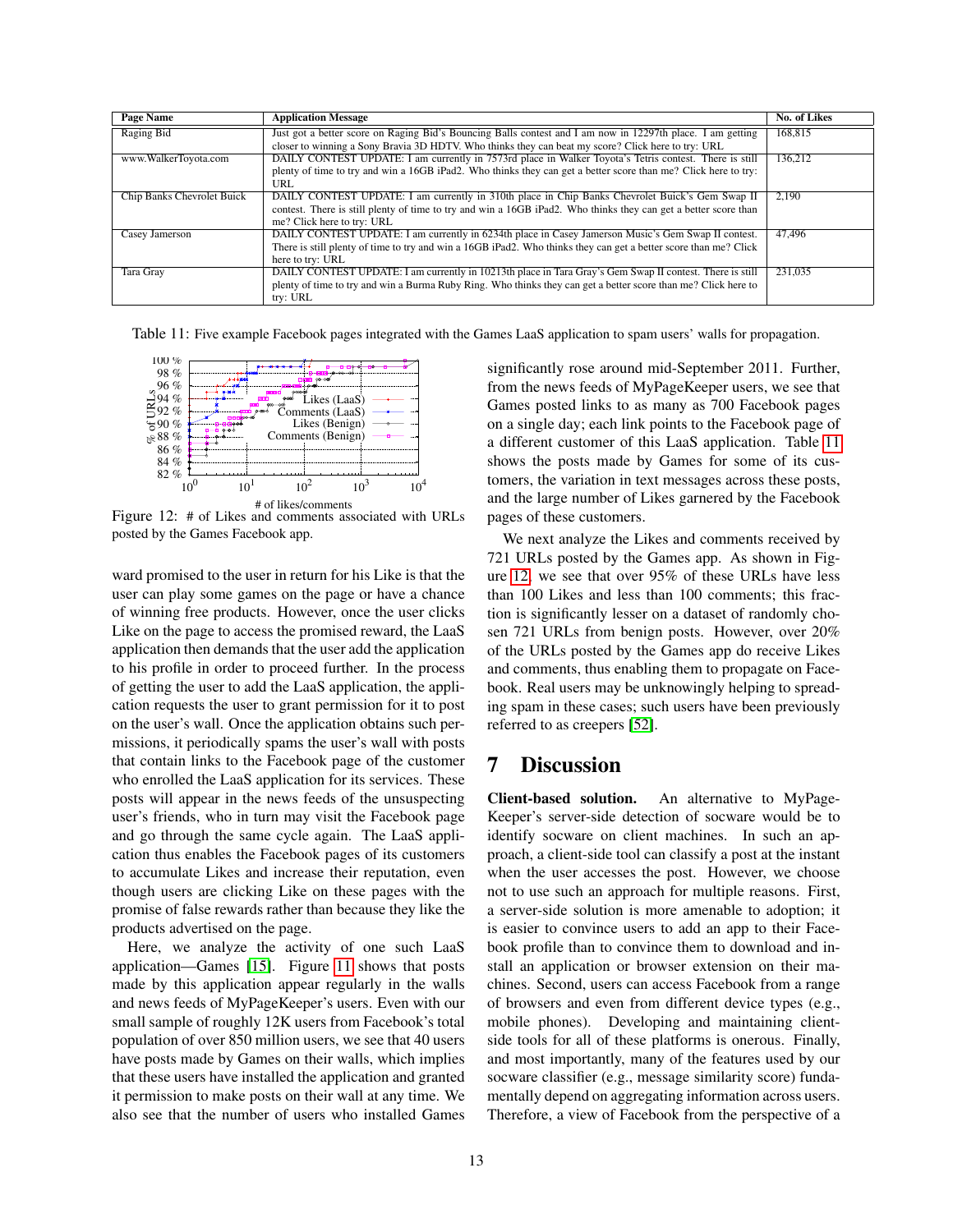single client may be insufficient to identify socware accurately.

Estimating false negatives. While we evaluated the accuracy of socware identified by MyPageKeeper by cross-validating with other techniques, evaluating the accuracy of MyPageKeeper's classifier in cases where it declares a URL safe is much harder. Not only do we lack ground truth, but since the highly common case is that a Facebook post is benign, manual verification of a randomly chosen subset of the classifier's negative outputs is insufficient.

We therefore evaluate whether MyPageKeeper's classifier misses any socware by using data from userreported samples of socware. As shown in Table [3,](#page-5-0) 533 distinct MyPageKeeper users have submitted 679 such reports and we have received 333 unique URLs across these reports. Based on manual verification, we find that 296 of these 333 URLs indeed point to spam or malware. The remaining 37 URLs point to sites like surveymonkey.com (fill out surveys) and clixsense.com (get paid to view advertisements), which though abused by spammers have legitimate uses as well. We suspect that our users did come across socware, but reported the URL of the landing page, rather than the URL that they originally found in a socware post.

Of the 296 instances of true socware reported by users, MyPageKeeper's classifier flagged all but 17 of them, independently of users reporting them to us. This translates into a false negative rate of 5% for the classifier. However, 16 of these 17 URLs had been found to match against one of the URL blacklists used by MyPage-Keeper. Thus, the false negative rate for the whole My-PageKeeper system, which combines blacklists and the classifier to detect socware, is 0.3%.

Arms race with spammers. Though our current techniques seem to suffice to accurately identify socware on Facebook, we speculate here on how spammers may evolve socware, given the knowledge of how MyPage-Keeper works. One option for spammers to evade My-PageKeeper is to use different shortened URLs for a single malicious landing URL. In such cases, MyPage-Keeper would consider every posted shortened URL seperately even though they are all part of the same campaign. Thus, if any of these shortened URLs does not appear on the walls/news feeds of several users, MyPage-Keeper may fail to flag it. Another option for socware to evade MyPageKeeper is for spammers to slow down its rate of propagation; as we found in Section [4.2,](#page-7-1) MyPage-Keeper sometimes misses socware which is observed only a few times in our dataset. However, slowing down a socware epidemic makes it likely that it will be flagged by other techniques, such as URL blacklists. Moreover, spammers may often be unable to control how fast a socware epidemic spreads. In the case where an epidemic spreads by luring users into installing a Facebook app, the spammer can control how often the app posts spam on the user's wall. However, in cases where users are asked to 'Like' or 'Share' a post to access a fake reward, the socware is self-propagating and its viral spread cannot be controlled by spammers.

Another option is for spammers to change the keywords that they use in socware posts, thus affecting the spam keyword score used by MyPageKeeper's classifier. Though spammers are constrained in their choice of keywords by the need to attract users, some of the keywords may evolve over time as popular colloquial expressions (e.g., 'OMG') change. To evaluate MyPageKeeper's ability to cope with such change, we identified the top keywords (those with high likelihood ratio compared to benign posts among frequently occurring keywords) distinctive to user-reported socware posts. We find that the spam keywords that we use in MyPageKeeper's classifier (identified from manually identified samples of socware) match those computed here. Though this captures data only across four months, MyPageKeeper can similarly recompute the set of spam keywords over time.

# 8 Related Work

Motivated by the increasing presence of spam and malware on OSNs, there have been several recent related efforts. Here, we contrast our work with these prior efforts.

Studies of spam on OSNs. Gao et al. [\[43\]](#page-15-30) analyzed posts on the walls of 3.5 million Facebook users and showed that 10% of links posted on Facebook walls are spam, with a large majority pointing to phishing sites. They also presented techniques to identify compromised accounts and spam campaigns. In a similar study on Twitter, Grier et al. [\[44\]](#page-15-7) showed that at least 8% of links posted on Twitter are spam while 86% of the involved accounts are compromised. In contrast to this study, Thomas et al. [\[55\]](#page-15-31) show that the majority of suspended accounts in Twitter are created by spammers as opposed to compromised users. All of these efforts however focus on post-mortem analysis of historical OSN data and are not applicable to MyPageKeeper's goal of identifying socware soon after it appears on a user's wall or news feed.

Detecting spam accounts. Benevenuto et al. [\[39\]](#page-15-32) and Yang et al. [\[57\]](#page-15-33) developed techniques to identify accounts of spammers on Twitter. Others have proposed a honeypot based approach [\[53,](#page-15-34) [47\]](#page-15-35) to detect spam accounts on OSNs. Yardi et al. [\[58\]](#page-15-36) analyzed behavioral patterns among spam accounts in Twitter. Instead of focusing on accounts created by spammers, MyPageKeeper enables socware detection on the walls and news feeds of legitimate Facebook users.

Real-time spam detection in OSNs. Thomas et al. [\[54\]](#page-15-21) developed Monarch, a real-time system that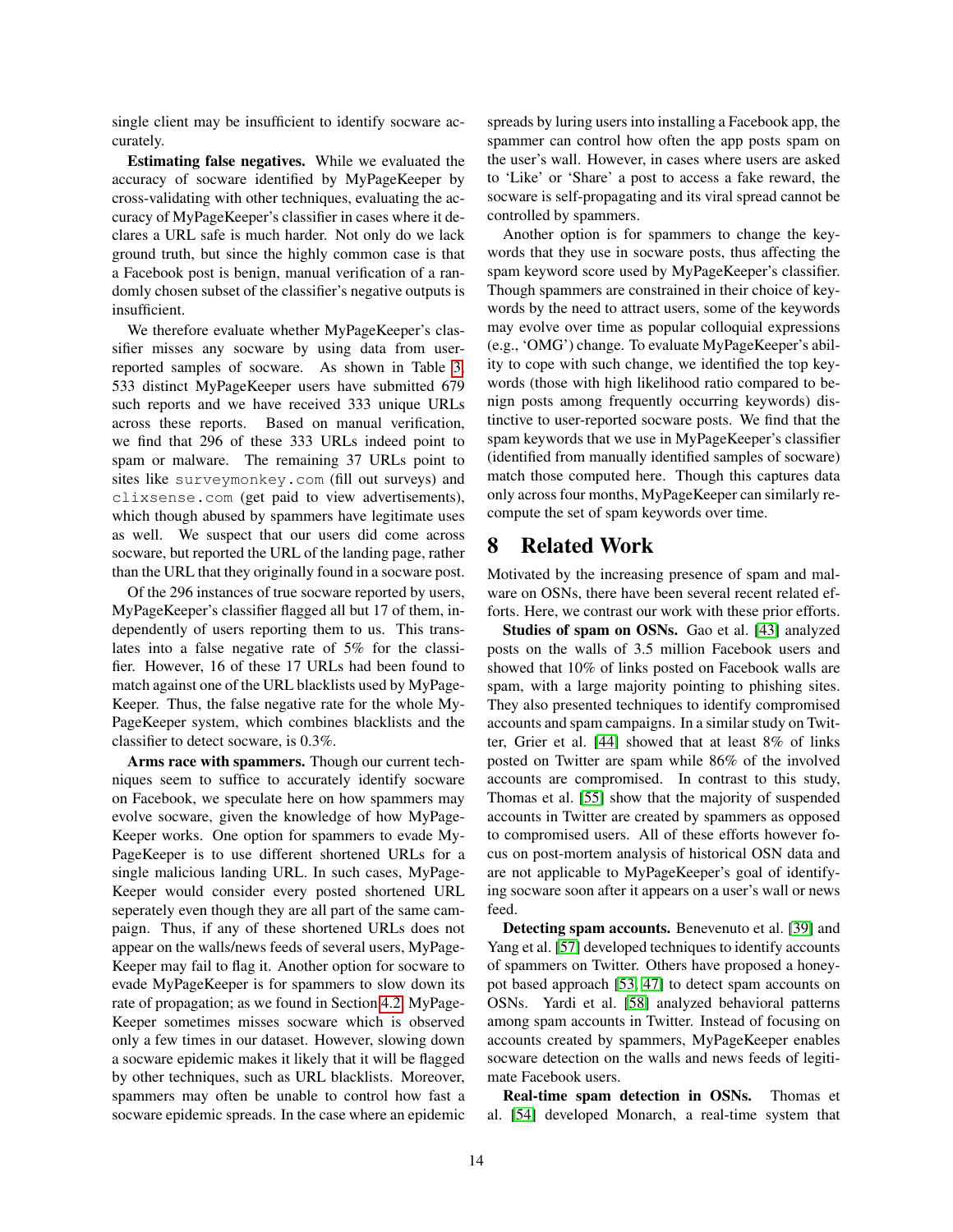crawls URLs submitted from services such as Twitter to determine whether a URL directs to spam. Monarch relies on the network and domain level properties of URLs as well as the content of the web pages obtained when URLs are crawled. Interestingly, Monarch's classification accuracy is shown to be independent of the social context on Twitter. MyPageKeeper distinguishes itself from Monarch in several ways—1) we study socware on Facebook, which we see significantly differs in its characteristics from traditional spam messages, 2) to make MyPageKeeper efficient, our socware classifier operates without crawling of links found in posts, and 3) we find that the use of social context based features is crucial to efficient detection of socware. In another study, Gao et al. [\[42\]](#page-15-37) perform online spam filtering on OSNs using incremental clustering. Their technique however relies on having the whole social graph as input, and so, is usable only by the OSN provider. MyPageKeeper instead relies only on the view of the OSN as seen by MyPageKeeper's users. Lee et al. [\[48\]](#page-15-38) built Warningbird, a system to detect suspicious URLs in Twitter; their system however relies on following the HTTP redirection chains of URLs, thus making their approach less efficient than MyPageKeeper.

Wang et al. [\[56\]](#page-15-39) propose a unified spam detection framework that works across all OSNs, but they do not have an implementation of such a system in practice. Stein et al. [\[52\]](#page-15-4) describe Facebook's Immune System (FIS), a scalable real-time adversarial learning system deployed in Facebook to protect users from malicious activities. However, Stein et al. provide only a highlevel overview about threats to the Facebook graph and do not provide any analysis of the system. Similarly, other Facebook applications [\[6,](#page-14-12) [25,](#page-15-40) [4\]](#page-14-13) that defend users against spam and malware are proprietary with no details available about how they work. Abu-Nimeh et al. [\[37\]](#page-15-41) analyze the URLs flagged by one of these applications, Defenseio, but they do not discuss Defenseio's classification techniques and their analysis is restricted to that of the hosting infrastructure (country and ASN) underlying Facebook spam. To the best of our knowledge, we are the first to provide classification of socware on Facebook that relies solely on social context based features, thus enabling MyPageKeeper to efficiently detect socware at scale.

Social context based email spam. Jagatic et al. [\[45\]](#page-15-42) discuss how email phishing attacks can be launched by using publicly available personal information (e.g., birthday) from social networks, and Brown et al. [\[40\]](#page-15-43) analyzed such email spam seen in practice. However, due to revisions in Facebook's privacy policy over the last couple of years, only a user's friends have access to such information from the user's profile, thus making such email spam no longer possible. Further, MyPageKeeper focuses on spam propagated on Facebook rather than via email.

# 9 Conclusions

Facebook is becoming the new epicenter of the web, and we showed that hackers are adapting to this change by designing new types of malware suited to this platform, which we call socware. In this paper, we presented the design and implementation of MyPageKeeper, a Facebook application that can accurately and efficiently identify socware at scale. Using data from over 12K Facebook users, we found that the reach of socware is widespread and that a significant fraction of socware is hosted on Facebook itself. We also showed that existing defenses, such as URL blacklists, are ill-suited for identifying socware, and that socware significantly differs from email spam. Finally, we identified a new trend in aggressive marketing of Facebook pages using "Like-asa-Service" applications that spam users to make money based on a "Pay-per-Like" model.

# References

- <span id="page-14-5"></span>[1] Anti-phishing working group. [http://www.](http://www.antiphishing.org/) [antiphishing.org/.](http://www.antiphishing.org/)
- <span id="page-14-3"></span>[2] Application authentication flow using oauth 2.0. [http://developers.facebook.com/docs/](http://developers.facebook.com/docs/authentication/) [authentication/.](http://developers.facebook.com/docs/authentication/)
- <span id="page-14-10"></span>[3] Bing gets friendlier with Facebook. [http://www.](http://www.technologyreview.com/web/37585/) [technologyreview.com/web/37585/.](http://www.technologyreview.com/web/37585/)
- <span id="page-14-13"></span>[4] Bitdefender Safego. [http://www.facebook.com/](http://www.facebook.com/bitdefender.safego) [bitdefender.safego.](http://www.facebook.com/bitdefender.safego)
- <span id="page-14-8"></span>[5] bit.ly API. [http://code.google.com/p/bitly-api/wiki/](http://code.google.com/p/bitly-api/wiki/ApiDocumentation) [ApiDocumentation.](http://code.google.com/p/bitly-api/wiki/ApiDocumentation)
- <span id="page-14-12"></span>[6] Defensio Social Web Security. [http:](http://www.facebook.com/apps/application.php?id=177000755670) [//www.facebook.com/apps/application.php?id=](http://www.facebook.com/apps/application.php?id=177000755670) [177000755670.](http://www.facebook.com/apps/application.php?id=177000755670)
- <span id="page-14-6"></span>[7] Escrow-fraud. [http://escrow-fraud.com/.](http://escrow-fraud.com/)
- <span id="page-14-0"></span>[8] Experts: Facebook crime is on the rise. [http://www.zdnet.com/blog/facebook/](http://www.zdnet.com/blog/facebook/experts-facebook-crime-is-on-the-rise/2632) [experts-facebook-crime-is-on-the-rise/2632.](http://www.zdnet.com/blog/facebook/experts-facebook-crime-is-on-the-rise/2632)
- <span id="page-14-4"></span>[9] Facebook birthday T-shirt scam steals secret mobile email addresses. [http://bit.ly/Kvax0t.](http://bit.ly/Kvax0t)
- <span id="page-14-9"></span>[10] Facebook is the web's ultimate timesink. [http://](http://mashable.com/2010/02/16/facebook-nielsen-stats/) [mashable.com/2010/02/16/facebook-nielsen-stats/.](http://mashable.com/2010/02/16/facebook-nielsen-stats/)
- <span id="page-14-1"></span>[11] Facebook Phishing Scam Costs Victims Thousands of Dollars. [http:](http://www.hyphenet.com/blog/2011/10/04/facebook- phishing- scam- costs- victims- thousands-of-dollars/) [//www.hyphenet.com/blog/2011/10/04/](http://www.hyphenet.com/blog/2011/10/04/facebook- phishing- scam- costs- victims- thousands-of-dollars/) [facebook-phishing-scam-costs-victims-thousands-of-dollars/.](http://www.hyphenet.com/blog/2011/10/04/facebook- phishing- scam- costs- victims- thousands-of-dollars/)
- <span id="page-14-2"></span>[12] Facebook scam involves money transfers to the Philippines. [http://profitscam.com/](http://profitscam.com/facebook-scam-involves- money-transfers-to-the-philippines-post/) [facebook-scam-involves-money-transfers-to-the-philippines-post/.](http://profitscam.com/facebook-scam-involves- money-transfers-to-the-philippines-post/)
- <span id="page-14-11"></span>[13] Fan Offer. [https://www.facebook.com/apps/](https://www.facebook.com/apps/application.php?id=107611949261673) [application.php?id=107611949261673.](https://www.facebook.com/apps/application.php?id=107611949261673)
- <span id="page-14-7"></span>[14] FBML- Facebook Markup Language. [https://](https://developers.facebook.com/docs/reference/fbml/) [developers.facebook.com/docs/reference/fbml/.](https://developers.facebook.com/docs/reference/fbml/)